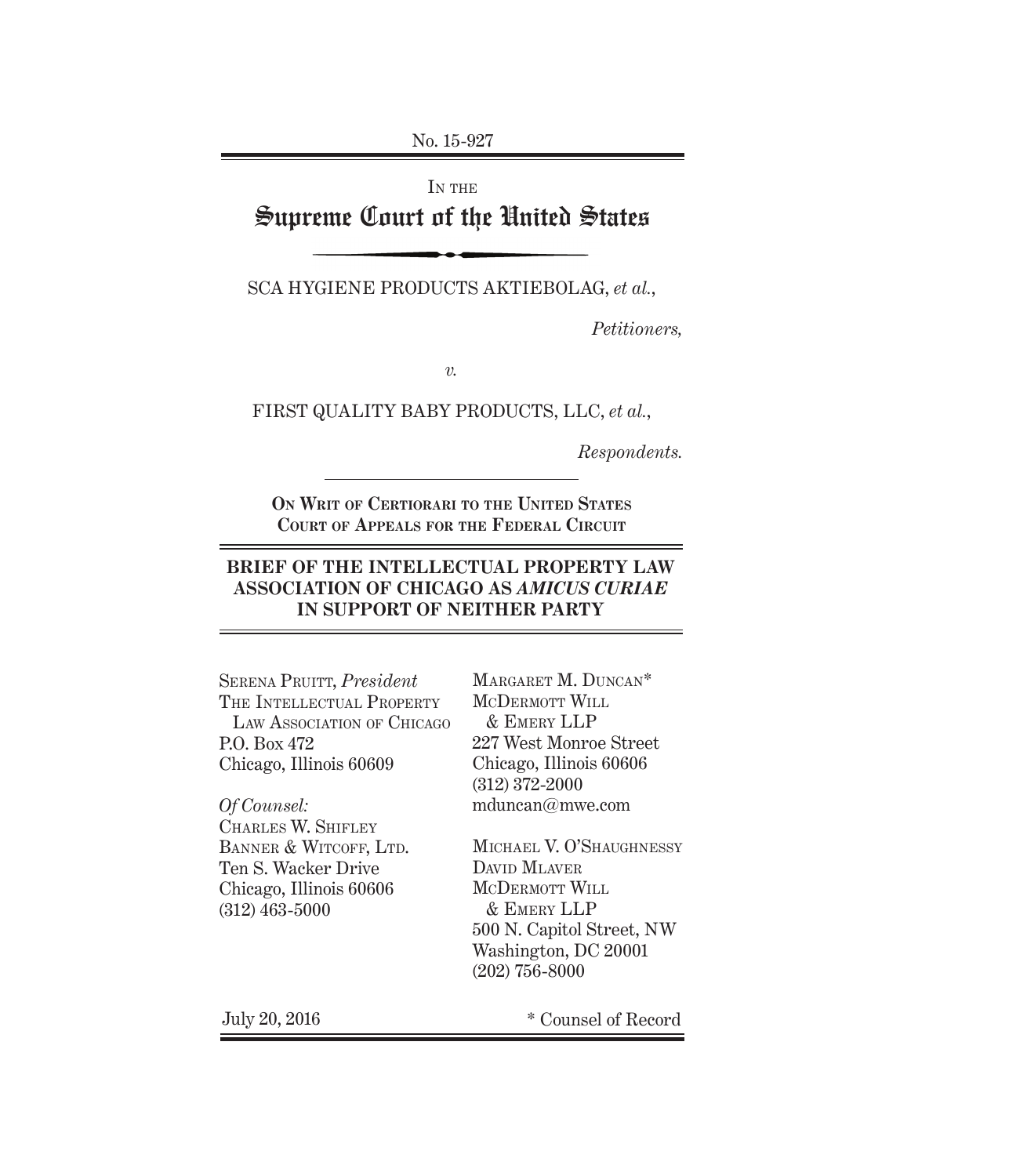# TABLE OF CONTENTS

| I. Petrella should not control the outcome<br>of this case because patent law is                                                                                                    |
|-------------------------------------------------------------------------------------------------------------------------------------------------------------------------------------|
| A. Patent infringement and copyright<br>infringement are distinguishable as                                                                                                         |
| 1. Patent infringement is a continuing<br>tort and is not subject to the<br>"separate accrual" rule on which                                                                        |
| 2. Patent infringement does not<br>require knowledge of the patent;<br>copyright infringement requires not<br>only knowledge of the copyrighted<br>work (access), but also proof of |
| B. The patent damages limitation<br>statute is distinguishable from the<br>statute of limitations in copyright                                                                      |

i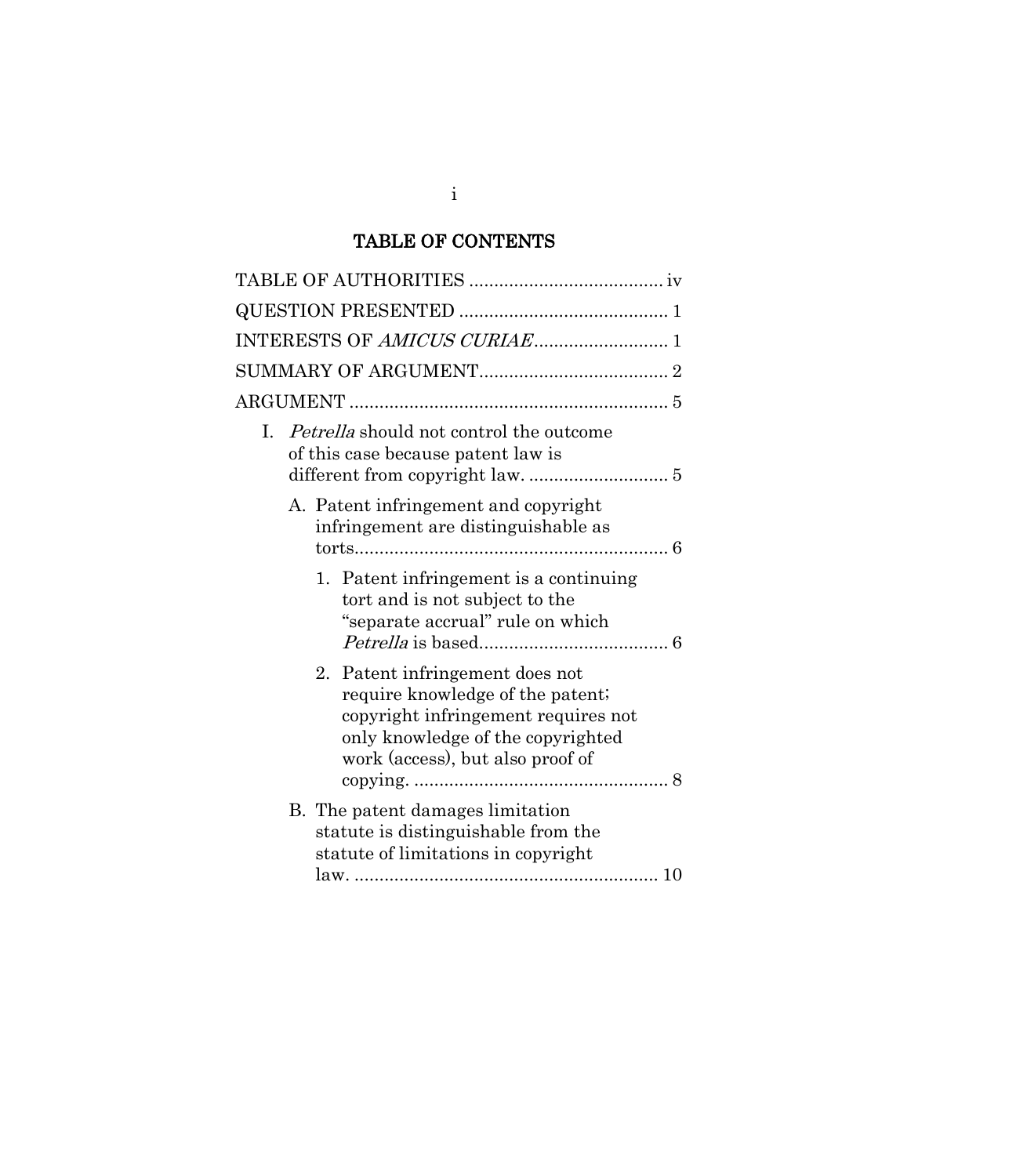|  | 1. | Section 286 is a damages limitation<br>statute only; it is not a statute of<br>limitations as in <i>Petrella</i> because it<br>does not necessarily preclude a suit<br>in equity or prospective damages 11 |  |
|--|----|------------------------------------------------------------------------------------------------------------------------------------------------------------------------------------------------------------|--|
|  |    | C. Patent laches is distinguishable from<br>the copyright laches that the district                                                                                                                         |  |
|  |    | 1. The <i>Aukerman</i> regime only bars<br>pre-suit damages, avoiding the "use<br>it or lose it" concern raised in                                                                                         |  |
|  | 2. | The <i>Aukerman</i> regime preserves<br>the act/omission distinction of<br>Petrella which distinguishes<br>between laches (which bars pre-suit<br>damages) and estoppel (which bars                        |  |
|  |    | II. Laches as applied in patent cases under<br>the <i>Aukerman</i> regime appropriately<br>balances the interests of all<br>stakeholders in the patent system 16                                           |  |
|  |    | A. Accused infringers need repose.  17                                                                                                                                                                     |  |
|  |    | 1. Any entity that makes, uses, offers<br>to sell, sells or imports a product or<br>service, including those that might<br>also own patents, can be accused of                                             |  |
|  | 2. | Accused infringers may receive<br>dozens of cease and desist letters<br>every year; after going through the<br>time and expense of investigating                                                           |  |

ii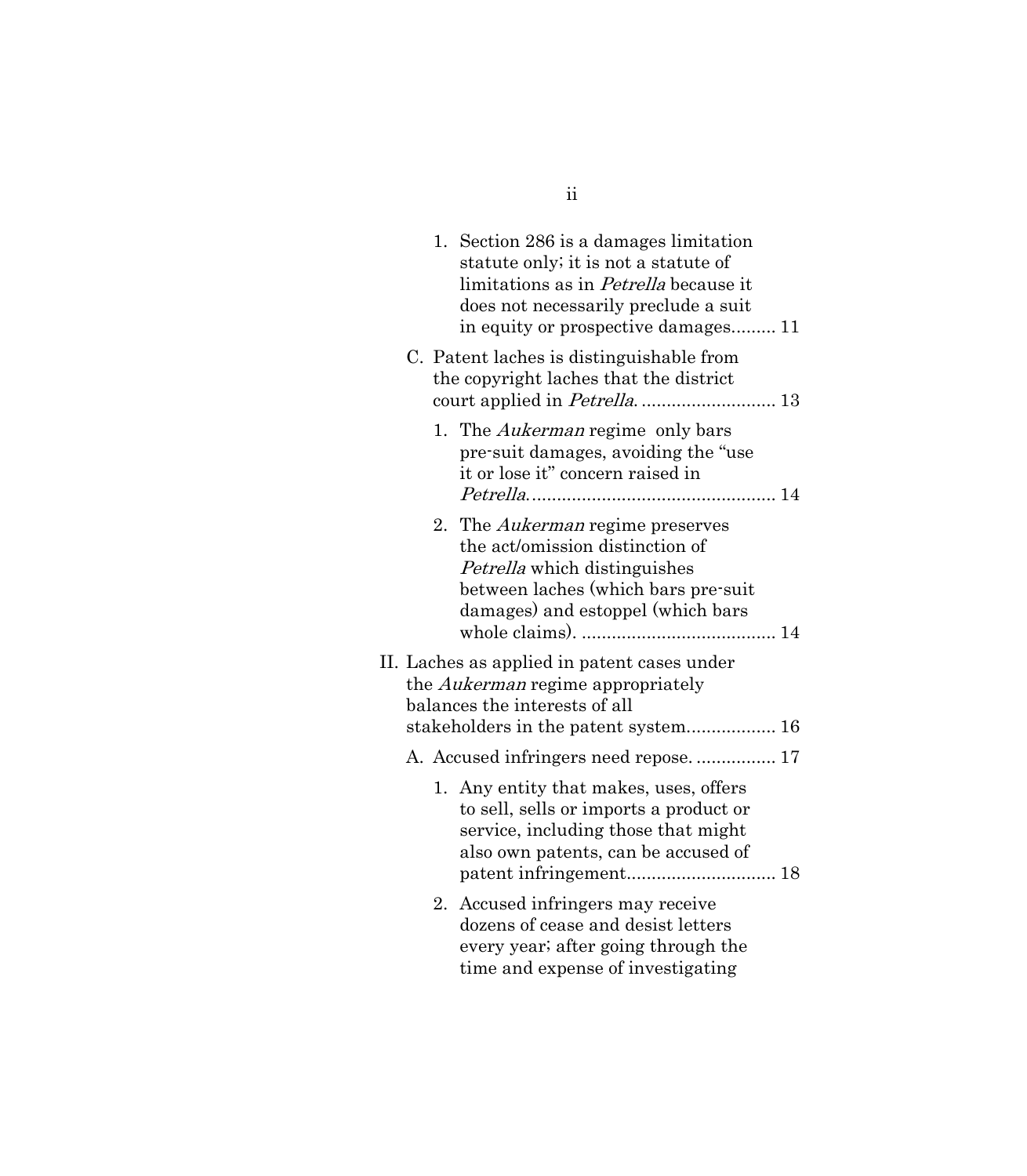|         | the claims and underlying patents,<br>accused infringers deserve repose<br>after unreasonable delay to be able                         |  |
|---------|----------------------------------------------------------------------------------------------------------------------------------------|--|
|         | 3. The chilling effect of doing away<br>with laches would harm the public<br>interest because it would<br>discourage investment in new |  |
|         | B. Patent owners' and potential<br>purchasers' need for certainty does<br>not require abrogating the laches                            |  |
|         | 1. The Court can prevent forum<br>shopping by giving clear guidance                                                                    |  |
| $2_{-}$ | Patent owners and purchasers can<br>obtain certainty from a clear<br>understanding of how laches                                       |  |
|         |                                                                                                                                        |  |
|         |                                                                                                                                        |  |

iii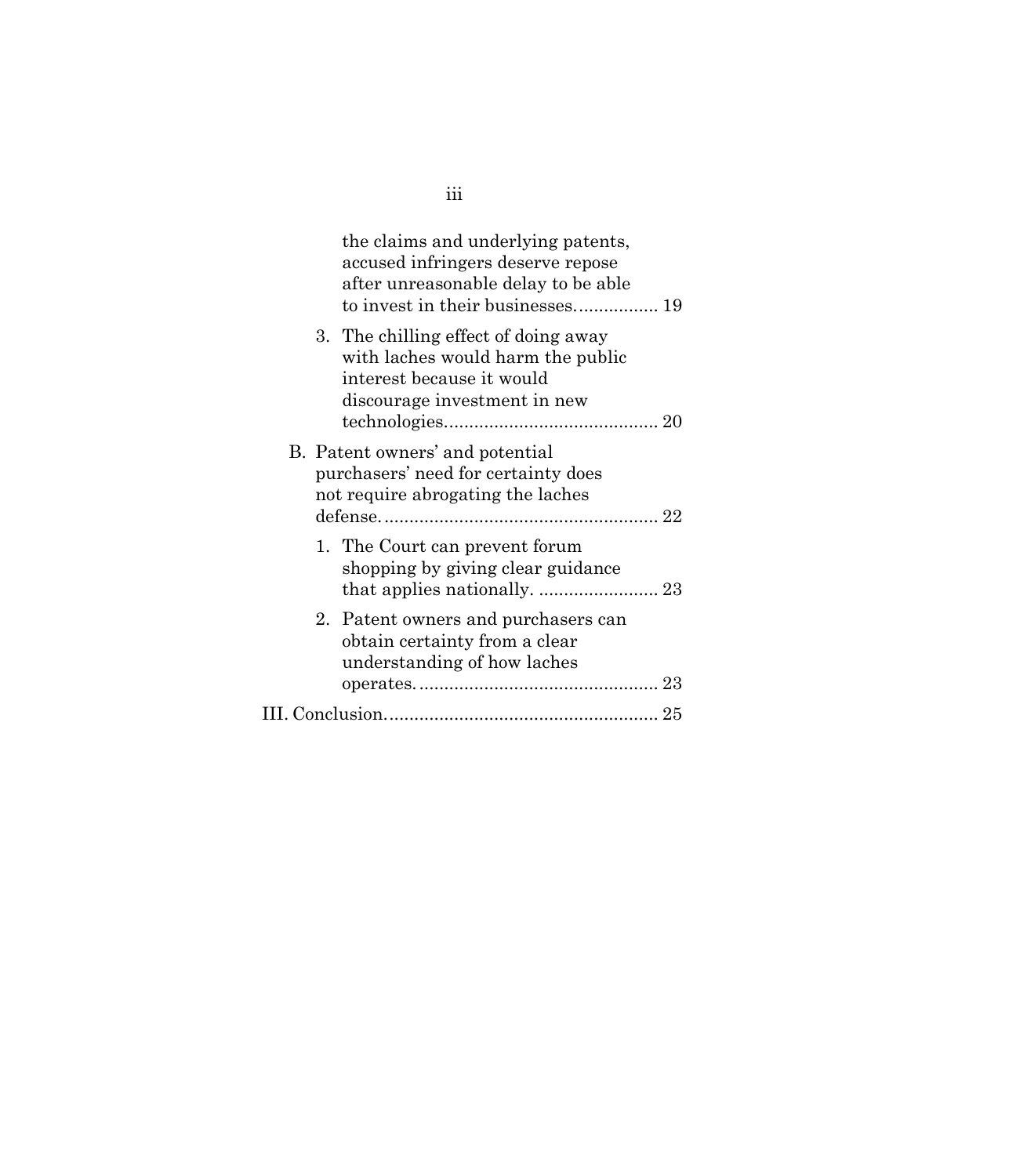# TABLE OF AUTHORITIES

# <span id="page-4-0"></span>Cases

| A.C. Aukerman Co. v. R.L. Chaides Construction                                                   |
|--------------------------------------------------------------------------------------------------|
| Commil USA, LLC v. Cisco Systems, Inc.,                                                          |
| Eastman Kodak Co. v. Goodyear Tire &<br><i>Rubber Co.</i> , 114 F.3d 1547 (Fed. Cir. 1997) 24    |
| eBay v. MercExchange,                                                                            |
| Halo Electronics, Inc. v. Pulse Electronics, Inc.,                                               |
| Jorgensen v. Epic/Sony Records,                                                                  |
| Kimble v. Marvel Entertainment, LLC,                                                             |
| Lane & Bodley Co. v. Locke,                                                                      |
| Menendez v. Holt,                                                                                |
| Petrella v. Metro-Goldwyn-Mayer,<br>572 U.S. __, 134 S. Ct. 1962 (2014) passim                   |
| SCA Hygiene Products Aktiebolag v. First Quality<br>Baby Products, LLC, 807 F.3d 1311 (Fed. Cir. |
| <b>Statutes</b>                                                                                  |
|                                                                                                  |
|                                                                                                  |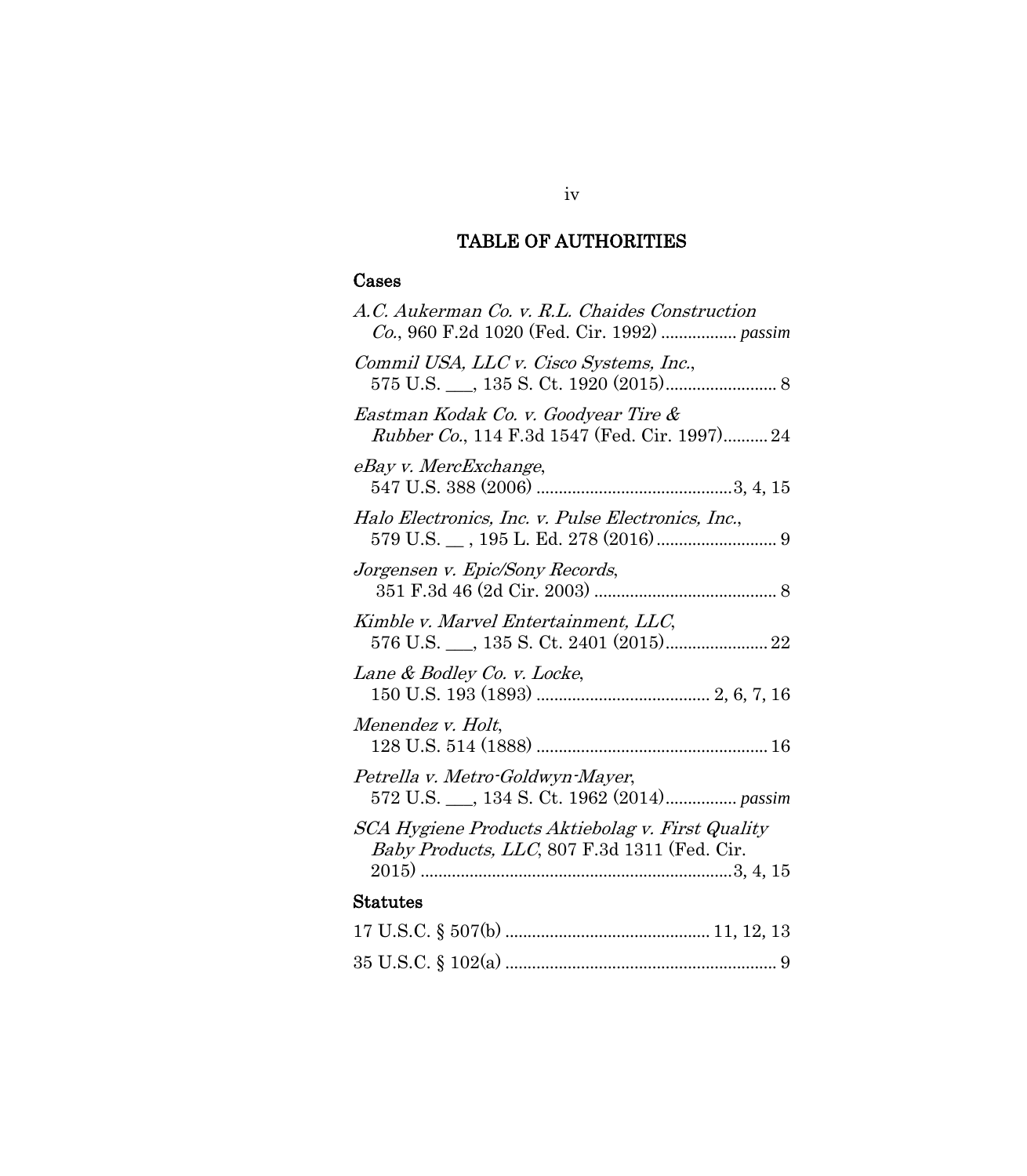# 35 U.S.C. § 286 ......................................................... *passim*

# Other Authorities

| 5 Donald S. Chisum, Patents                                                                                                                                                                                          |
|----------------------------------------------------------------------------------------------------------------------------------------------------------------------------------------------------------------------|
| Colleen Chien, Startups and Patent Trolls,<br>17 STAN. TECH. L. REV. 461 (2014) 19, 20                                                                                                                               |
| Patent Law Association of Chicago Journal of<br>Proceedings 1884-1900, at "Paper Read by"<br>Mr. Charles E. Pickard, November 11, 1899,<br>on Threatening Circulars in Patent Cases,"<br>pages 311-319, available at |
| https://babel.hathitrust.org/cgi/pt?id=mdp.3                                                                                                                                                                         |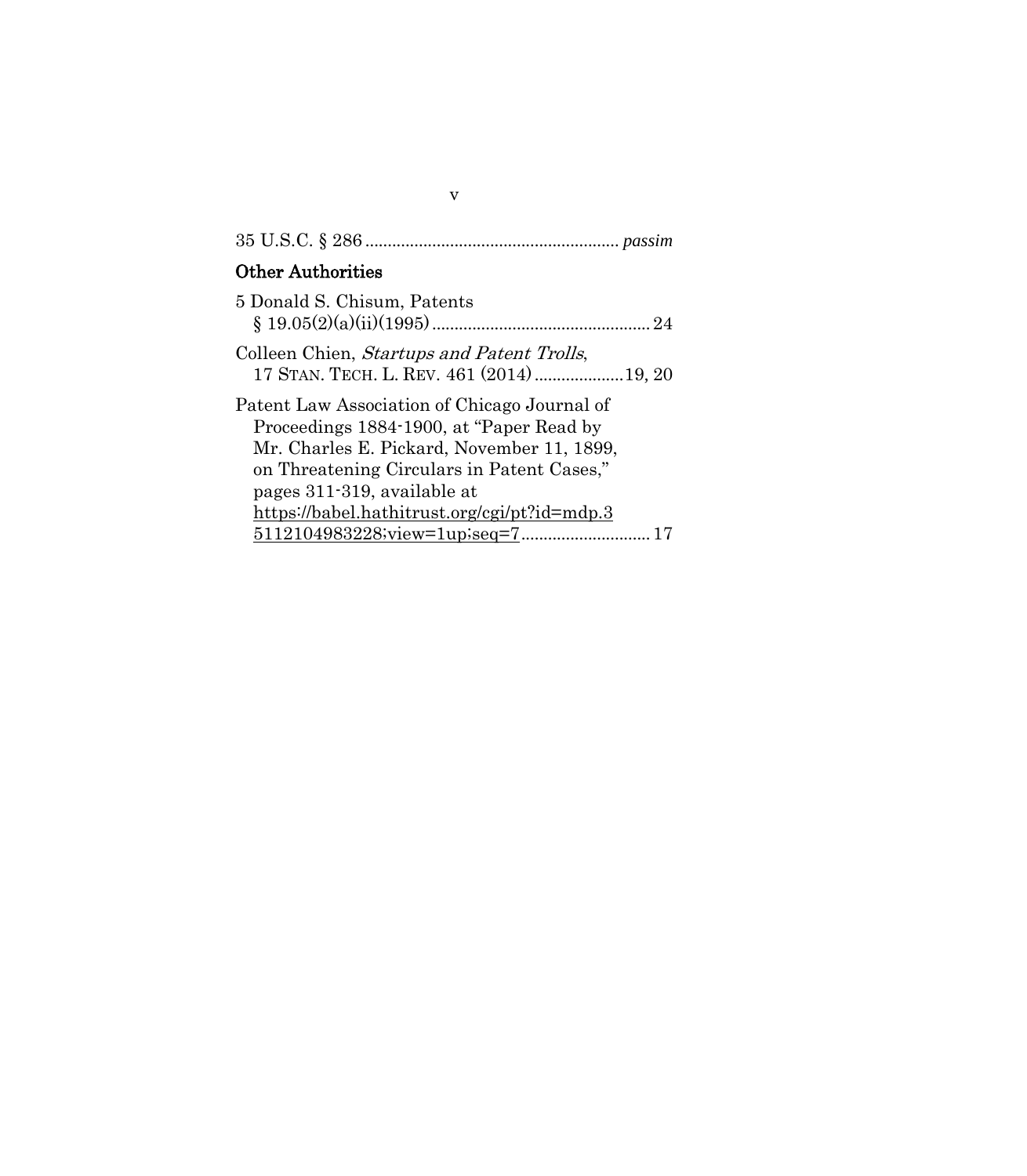#### QUESTION PRESENTED

<span id="page-6-0"></span>Whether and to what extent the defense of laches may bar a claim for patent infringement brought within the Patent Act's six-year statutory limitations period, 35 U.S.C. § 286.

#### INTERESTS OF AMICUS CURIAE

<span id="page-6-1"></span>The Intellectual Property Law Association of Chicago ("IPLAC") submits this brief as amicus *curiae* in support of neither party.<sup>[1,](#page-6-2)[2,](#page-6-3)[3](#page-6-4),[4](#page-6-5)</sup> Founded in

<span id="page-6-2"></span><sup>1</sup> Pursuant to Supreme Court Rule 37.6, no counsel for a party authored this brief in whole or in any part, no such counsel or a party made a monetary contribution intended to fund the preparation or submission of this brief, and no person other than amicus curiae, its members, or its counsel, made such a monetary contribution.

<span id="page-6-3"></span><sup>2</sup> In addition to the required statement of footnote 1, IPLAC adds that after reasonable investigation, IPLAC believes that (a) no member of its Board or Amicus Committee who voted to prepare this brief, or any attorney in the law firm or corporation of such a member, represents a party to this litigation in this matter, (b) no representative of any party to this litigation participated in the authorship of this brief, and (c) no one other than IPLAC, or its members who authored this brief and their law firms or employers, made a monetary contribution to the preparation or submission of this brief.

<span id="page-6-5"></span><span id="page-6-4"></span><sup>3</sup> Pursuant to Supreme Court Rule 37.3, Petitioners' counsel of record consented to the filing of this brief by filing a blanket consent with the Clerk. Respondents'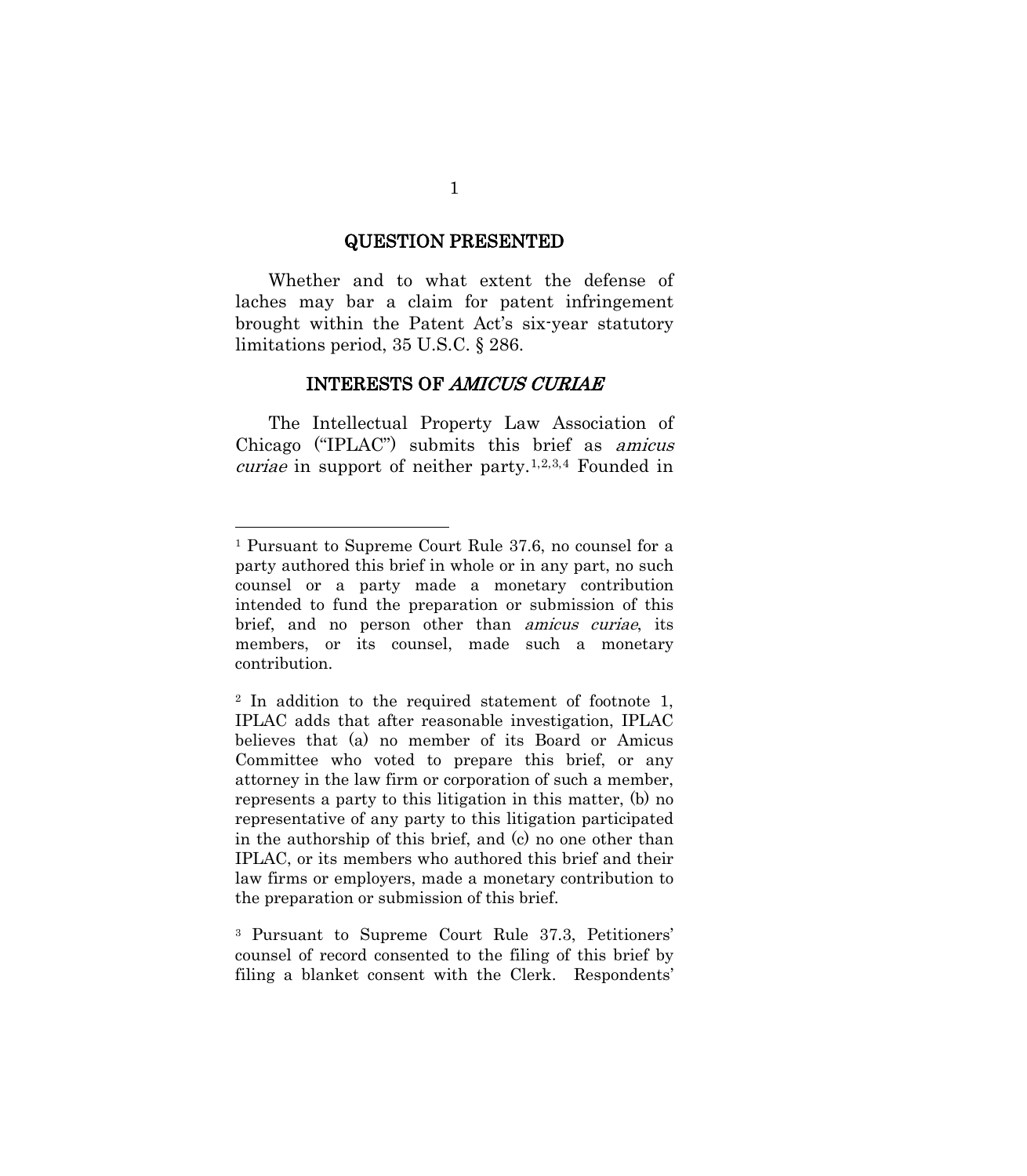1884, the Intellectual Property Law Association of Chicago is a voluntary bar association of over 1,000 members who focus on the areas of patents, trademarks, copyrights, and trade secrets, and the legal issues they present. Located in Chicago, a principal locus and forum for the nation's authors, artists, inventors, scholarly pursuits, arts, creativity, research and development, innovation, patenting, and intellectual property litigation, IPLAC is the country's oldest bar association devoted exclusively to intellectual property matters. In litigation, IPLAC's members are split about equally between plaintiffs and defendants. Its members include attorneys in private and corporate practices, who appear before federal courts throughout the United States, as well as the U.S. Patent and Trademark Office and the U.S. Copyright Office. As part of its central objectives, IPLAC is dedicated to aiding in the development of intellectual property law, especially in the federal courts.

#### SUMMARY OF ARGUMENT

<span id="page-7-0"></span>The equitable defense of laches in patent cases was articulated more than a century ago in Lane  $\&$ Bodley Co. v. Locke, 150 U.S. 193, 201 (1893) ("Courts of equity, it has often been said, will not

counsel of record individually consented to the filing of this brief.

<sup>4</sup> Although over 30 federal judges are honorary members of IPLAC, none of them was consulted or participated in any way regarding this brief.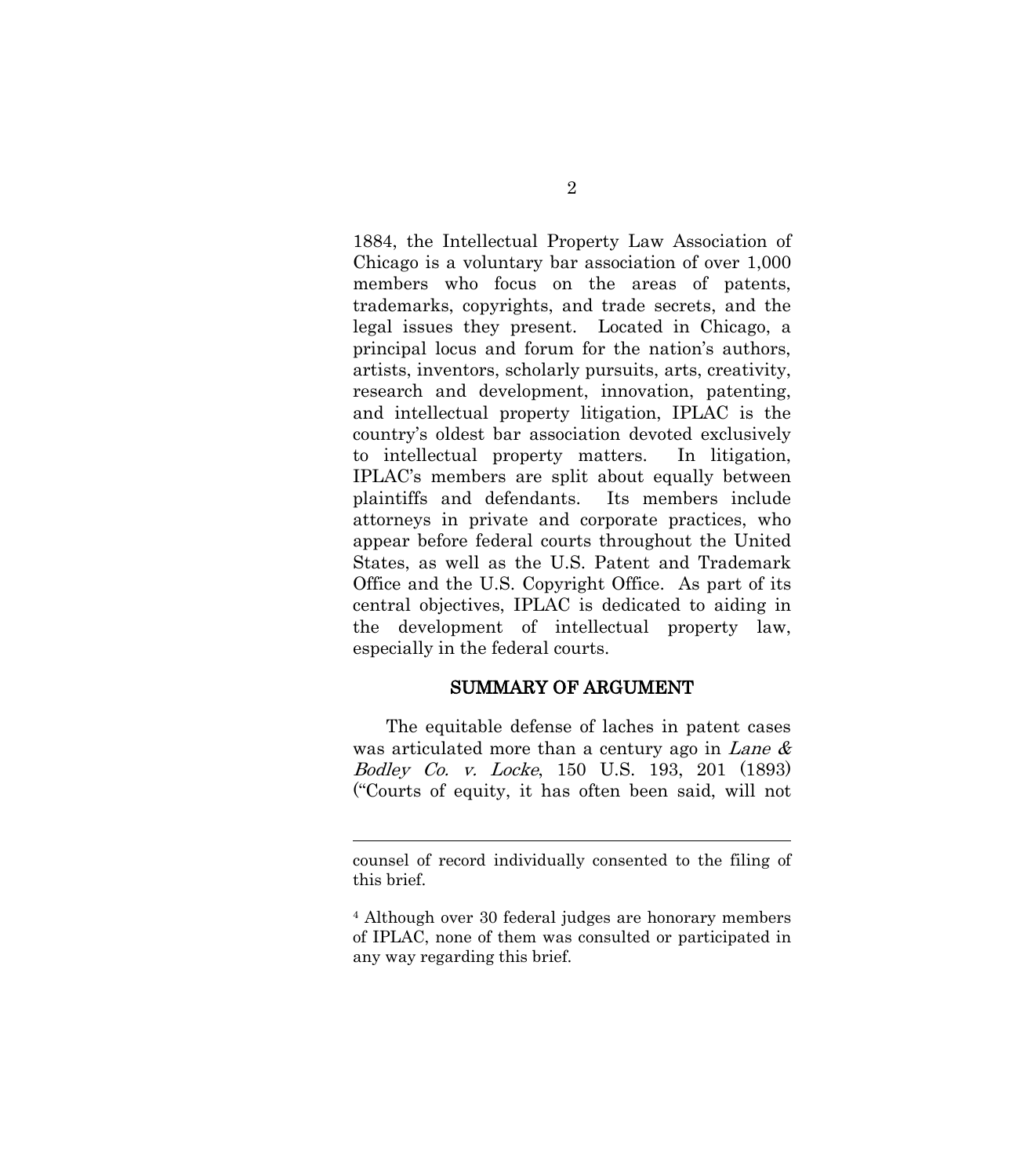assist one who has slept upon his rights, and shows no excuse for his laches in asserting them.").

Laches should remain a viable equitable defense against patent infringement claims, including within the six-year damages limitation period of 35 U.S.C. § 286. A decision upholding the patent law laches regime more recently articulated in A.C. Aukerman Co. v. R.L. Chaides Construction Co., 960 F.2d 1020 (Fed. Cir. 1992) (en banc), as modified by the Federal Circuit's en banc decision in this case, does not conflict with the Court's recent decision in Petrella v. Metro-Goldwyn-Mayer, 572 U.S. \_\_\_, 134 S. Ct. 1962 (2014).

In SCA Hygiene Products Aktiebolag v. First Quality Baby Products, LLC, 807 F.3d 1311, 1331-32 (Fed. Cir. 2015) (en banc), the Federal Circuit adjusted the laches regime of Aukerman in patent cases to account for this Court's decision in *eBay v.* MercExchange, 547 U.S. 388 (2006), stating that equitable principles must be applied when considering the application of laches to bar injunctive relief. The regime as modified by SCA Hygiene will be referred to herein as the "Aukerman" regime."

The Aukerman regime is based on a case-by-case analysis of the facts: if a defendant proves that a plaintiff has delayed filing suit for an unreasonable and inexcusable period from the time the plaintiff knew or reasonably should have known of its claim against defendant, and the delay has operated to the prejudice or injury of the defendant, the defendant may be entitled to a bar to pre-suit damages.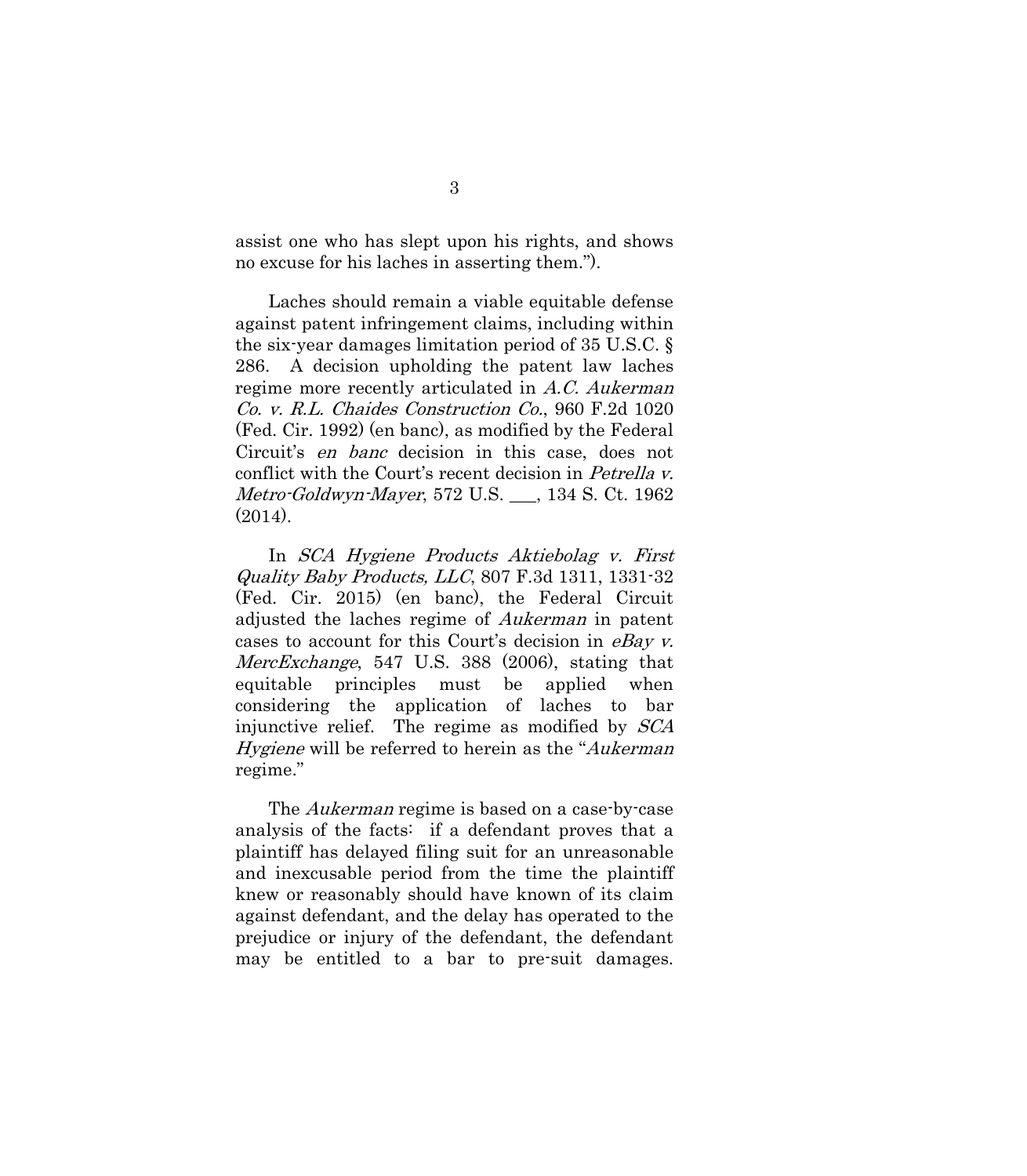Although Aukerman has been interpreted to contain a *per se* bar to equitable relief, the Federal Circuit reversed this rule in its en banc decision in SCA Hygiene, which appropriately parallels the shift from a de facto rule favoring injunctions in patent infringement cases to the current four-factor test of this Court's decision in eBay, supra.

Laches should remain a viable equitable defense in patent cases because patent law is distinct from copyright law at least because patent infringement is a continuing tort not subject to the "separate accrual" rule that underpins the *Petrella* decision. Also, the copyright statute of limitations, which bars entire claims, stands in contrast to 35 U.S.C. § 286, which only presents a limitation on pre-suit damages in patent cases, not a statute of limitations to bar entire claims. The Aukerman regime follows rather than conflicts with Petrella in that it distinguishes laches from equitable estoppel and assigns different consequences to each.

In addition, the Court should endorse the equitable defense of laches in patent cases because maintaining this defense best protects the interests of patent owners, accused infringers, and the public. The *Aukerman* regime protects patent owners by allowing for post-filing and prospective legal relief absent other factors such as equitable estoppel. It protects accused infringers – a category which includes every type of entity that makes, uses, offers to sell, sells, or imports goods or services in the U.S. – by providing repose in appropriate circumstances of unreasonable and inexcusable delay. It protects the public interest by preventing a chilling effect on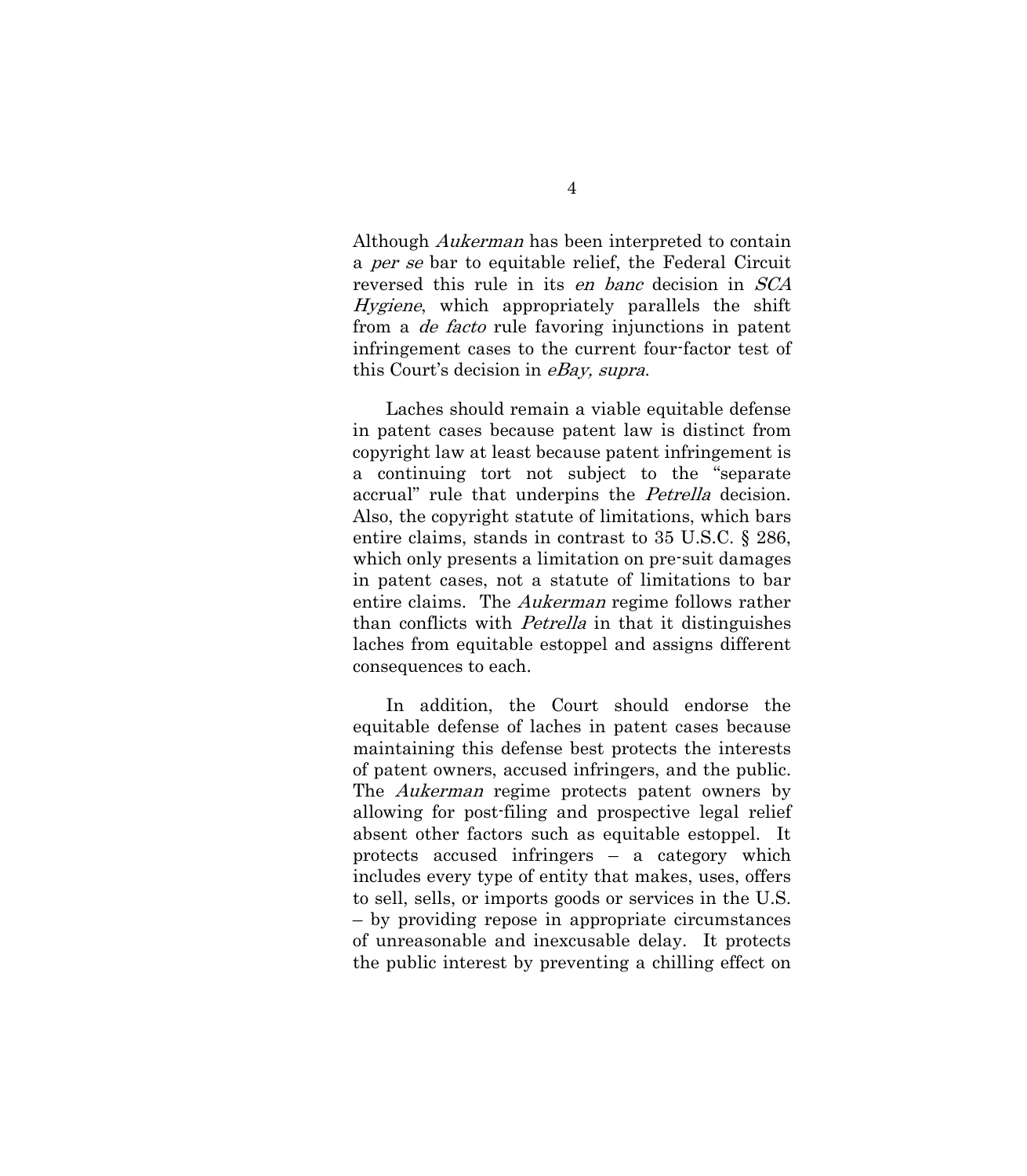commercialization of new technologies, which would occur if the Court abrogates the laches defense.

IPLAC brings to the Court's attention real-world experiences of patent owners and accused infringers. These experiences show that the *Aukerman* regime appropriately balances the interests of all stakeholders in the patent system. IPLAC hopes that the Court will consider these experiences and provide certainty in the current system rather than instability through unnecessary change of decades old precedent.

#### ARGUMENT

# <span id="page-10-1"></span><span id="page-10-0"></span>I. PETRELLA SHOULD NOT CONTROL THE OUTCOME OF THIS CASE BECAUSE PATENT LAW IS DIFFERENT FROM COPYRIGHT LAW

The Court's decision in *Petrella* should not control the outcome of this case. Rather, distinctions between patent law and copyright law render Petrella inapposite and weigh in favor of maintaining laches as an equitable defense to a claim of patent infringement even within the sixyear damages limitation period of 35 U.S.C. § 286. See Aukerman, 960 F.2d at 1028. Specifically, the nature of patent infringement as a tort differs from that of copyright infringement; the patent statute's damages limitation differs from the copyright statute of limitations; and the proper application of laches in patent cases differs from the application of laches this Court reversed in Petrella.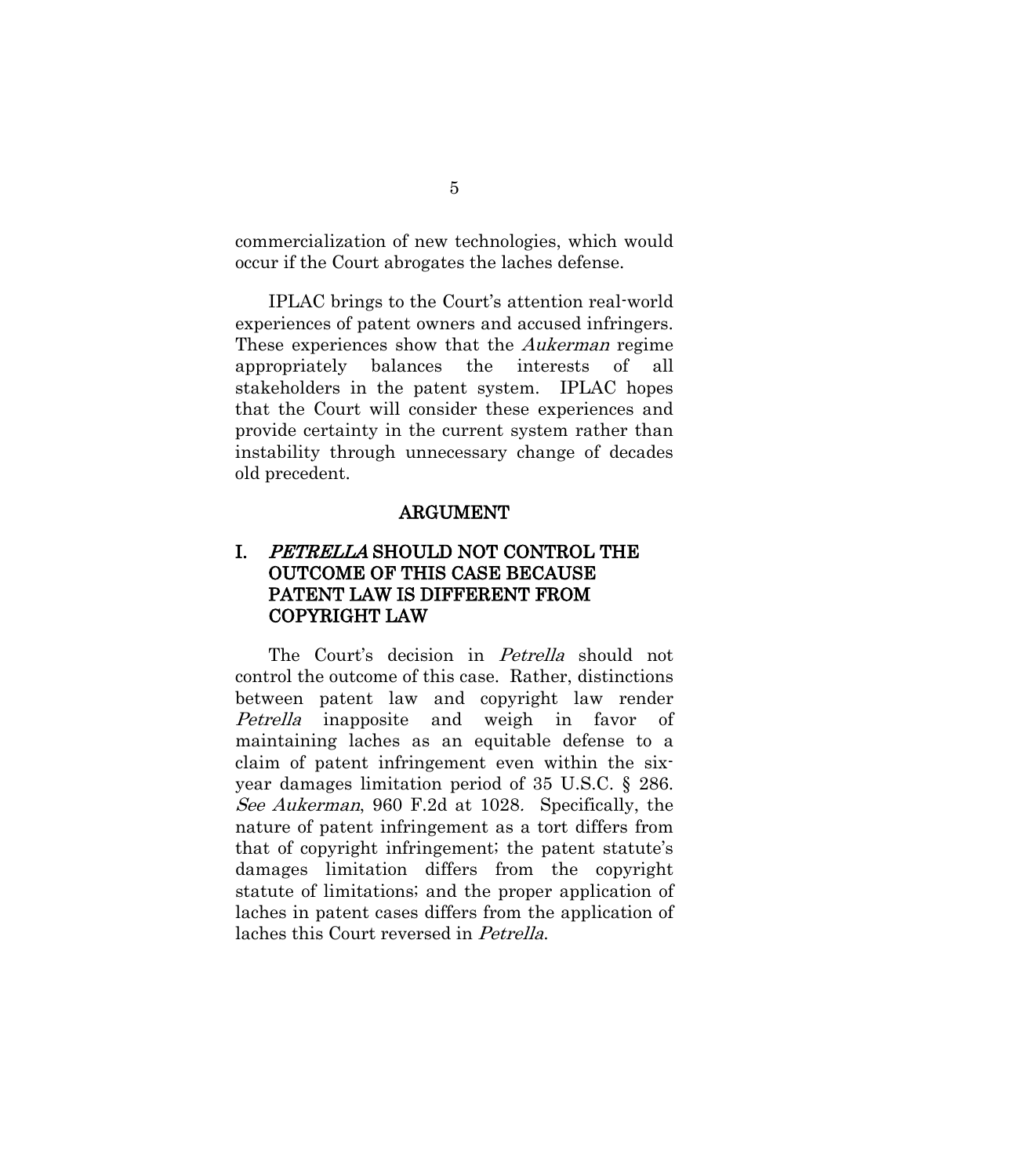#### <span id="page-11-0"></span>A. Patent Infringement and Copyright Infringement Are Distinguishable as Torts.

While patents and copyrights are two forms of intellectual property, the respective statutory approaches to remedies for infringement are materially different. Two important differences between them militate against applying *Petrella* in this case. First, Petrella is inapposite because patent infringement is a continuing tort and therefore not subject to the "separate accrual" rule on which Petrella is based. Second, patent infringement can occur where the infringer has no notice of the patent, but Petrella relies in part on the requirement in copyright infringement suits to prove access to the copyrighted work and copying. Neither is required to prove patent infringement.

# <span id="page-11-1"></span>1. Patent Infringement Is a Continuing Tort and Is Not Subject to the "Separate Accrual" Rule on Which Petrella Is Based.

Petrella is inapposite to this case because patent infringement is not subject to the separate-accrual rule that attends copyright infringement. Rather, patent infringement is a continuing tort. See Lane & *Bodley*, 150 U.S. 193 (1893). Although *Lane &* Bodley was decided before the enactment of the sixyear damages limitation in the patent statute, now codified in 35 U.S.C. § 286, that decision applying laches implicitly recognized the continuing nature of patent infringement, a finding that remains true today. See Aukerman, 960 F.2d at 1031 ("[L]aches has been viewed as a single defense to a continuing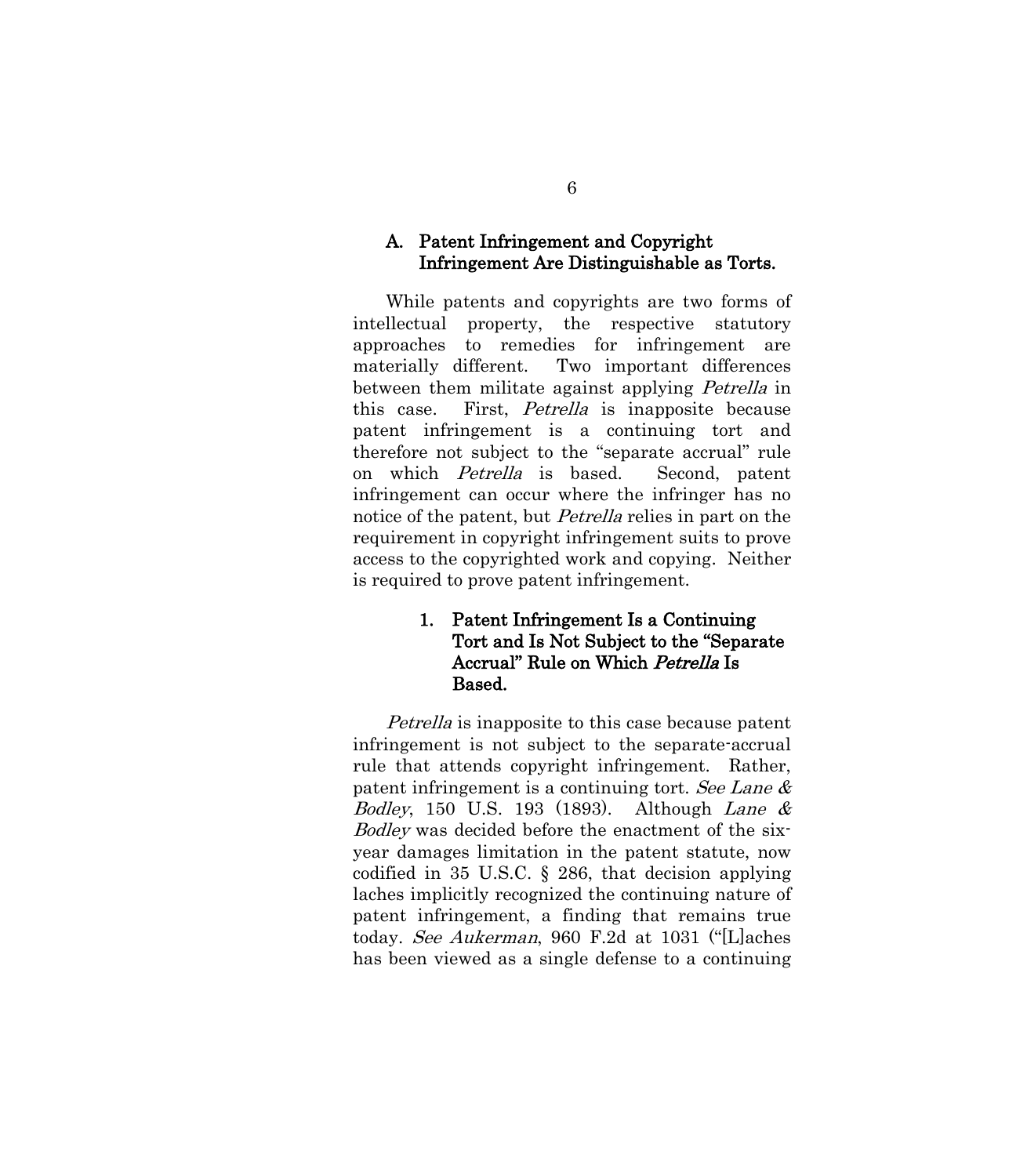tort up to the time of suit, not a series of individual defenses which must be proved as to each act of infringement, at least with respect to infringing acts of the same nature.").

In *Petrella*, the Court recognized that "the separate-accrual rule attends the copyright statute of limitations." 134 S. Ct. at 1969, n. 5; id. at 1979 (Breyer, J., dissenting) ("The 3-year limitations period under the Copyright Act may seem brief, but it is not. This is because it is a rolling limitations period, which restarts upon each 'separate accrual' of a claim.") (citation omitted). The Court expressly relied on the separate accrual rule in reversing the Ninth Circuit. *Id.* at 1973 ("Only by disregarding" that feature of the statute, and the separate accrual rule attending §507(b) could the Court of Appeals presume that infringing acts occurring before January 6, 2006 bar all relief, monetary and injunctive, for infringement occurring on and after that date.") (citation omitted); id. at 1976 (Breyer, J., dissenting) ("Section 507(b)'s three-year limitations period, however, coupled to the separate-accrual rule . . . avoids such litigation profusion.") (emphasis added).

Unlike copyright infringement, patent infringement is a continuing tort. Lane & Bodley, 150 U.S. at 200-201; Aukerman, 960 F.2d at 1031 (describing patent infringement as a continuing tort). In Aukerman, the Federal Circuit recognized that this Court has treated patent infringement as a continuing tort for over a century, citing Lane  $\&$ Bodley, 150 U.S. 193 (applying laches in patent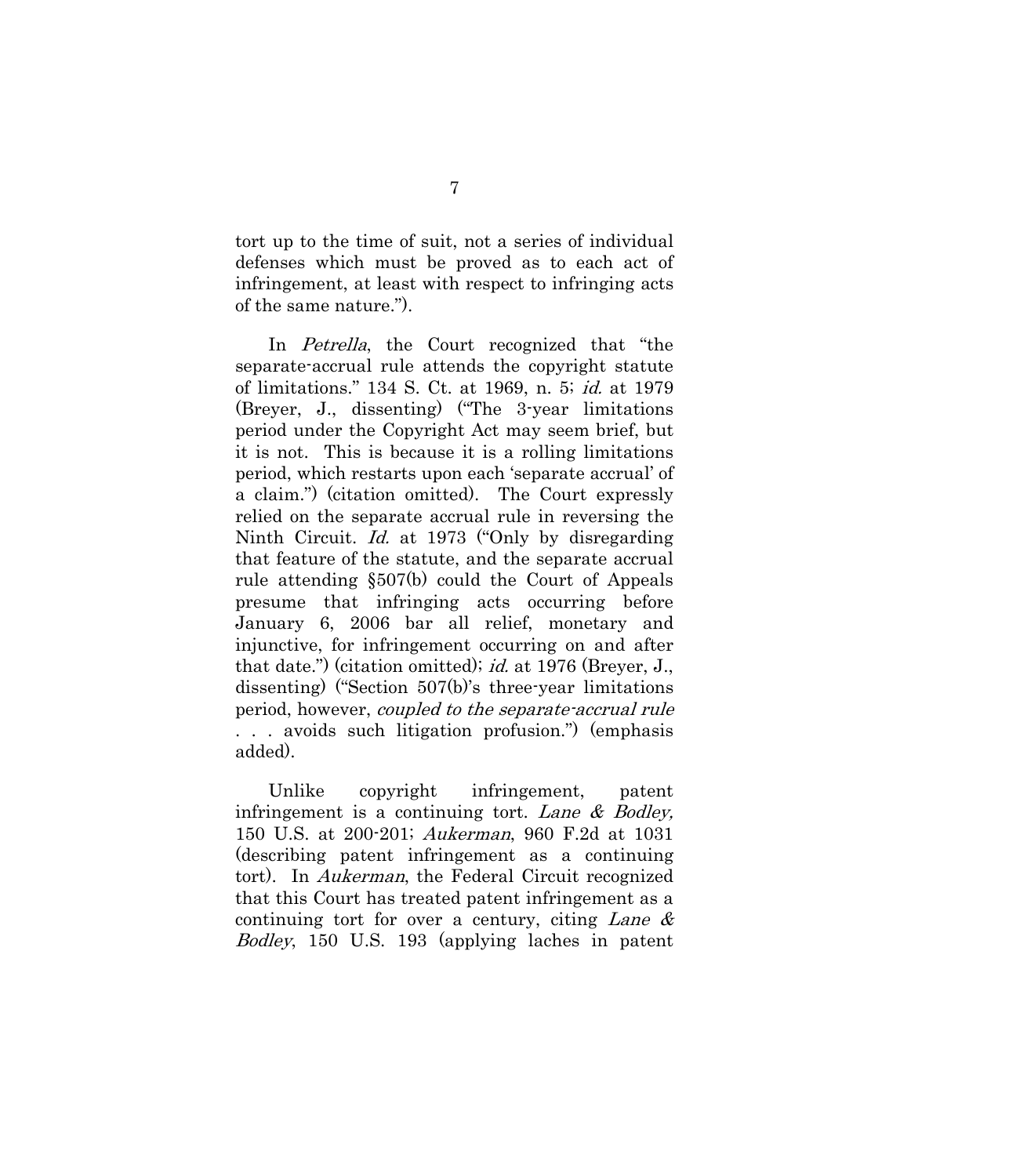infringement context, although preceding the 1897 passage of a six-year damages limitation statute).

The patent statute's time limitation on damages, 35 U.S.C. § 286, is entitled just that – "Time Limitation on Damages" – and implicitly recognizes the continuing nature of patent infringement. It is not a statute of limitations; it limits damages rather than barring entire claims (no bar is mentioned regarding equitable relief and post-filing damages). The patent statute contemplates a single act of infringement that may last longer than six years and sets a ceiling on the timeframe for recovery. Thus, the inapplicability of the separate-accrual rule and the difference in the patent statute damages limitation distinguish Petrella from this case and necessitate a different outcome.

# <span id="page-13-0"></span>2. Patent Infringement Does Not Require Knowledge of the Patent; Copyright Infringement Requires Not Only Knowledge of the Copyrighted Work (Access), But Also Proof of Copying.

Petrella is also inapposite to this case because patent infringement is a strict-liability tort and may occur without any notice of the patent. *Commil* USA, LLC v. Cisco Systems, Inc., 575 U.S. \_\_\_, 135 S. Ct. 1920, 1926 (2015). However, copyright infringement is an intentional tort requiring that alleged infringers "actually copied" the work. See, e.g., Jorgensen v. Epic/Sony Records, 351 F.3d 46, 51 (2d Cir. 2003). Further, the scope of protection provided by a patent may be unclear, creating room for different good faith interpretations by courts and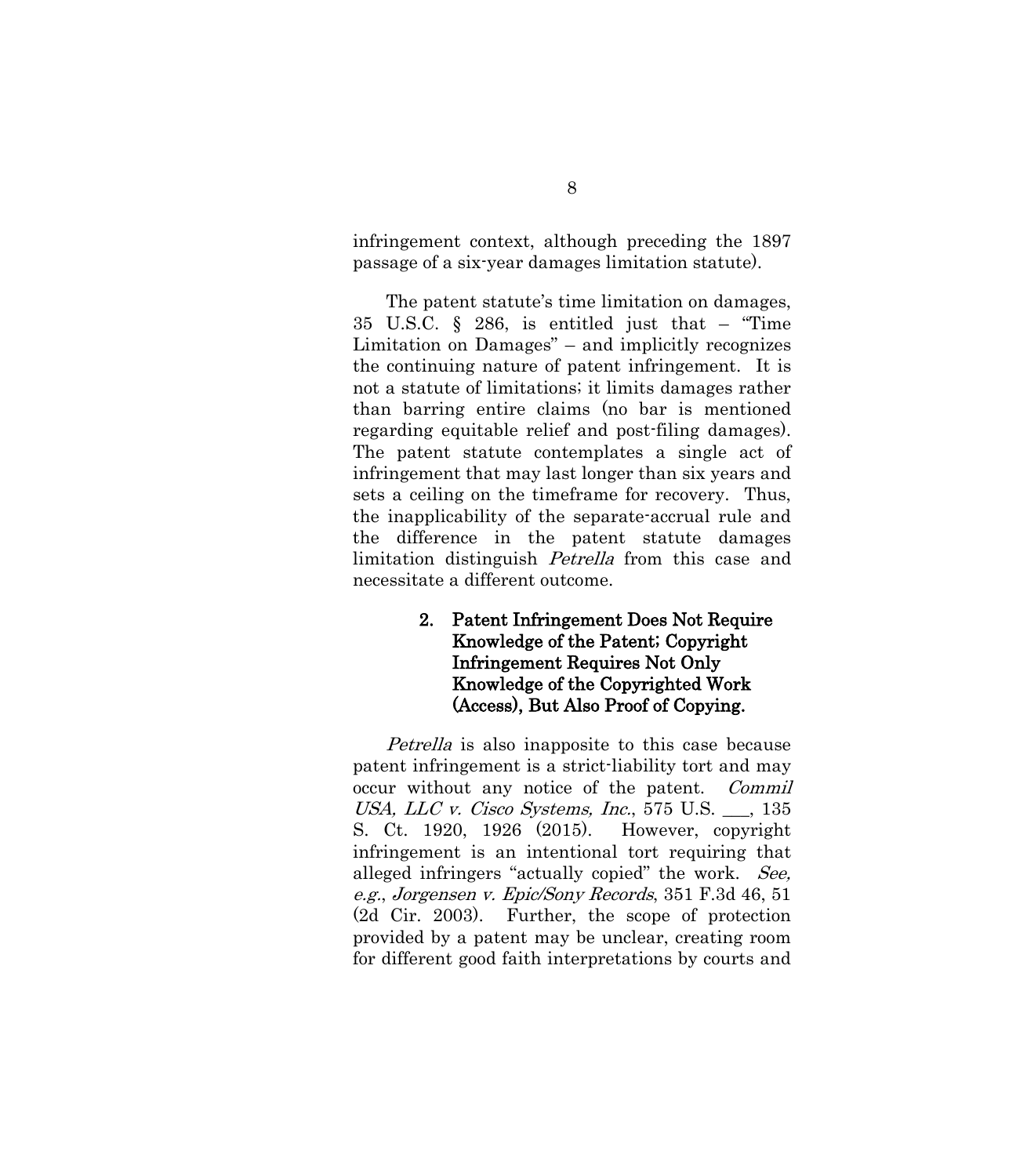the parties, whereas the scope of copyright protection is largely self-evident. See Petrella, 134 S. Ct. at 1977.

Typical copyright infringers know they are infringing, but typical patent infringers do not have such knowledge.[5](#page-15-1) Moreover, copyright infringers may protect their investments by gathering evidence of independent creation or by offsetting costs associated with exploiting the protected work. Thus, the risk of chilling innocent activity was infinitesimal in Petrella.

Conversely, businesses accused of patent infringement may have innocently invested huge sums in independent creation of a product or process, but evidence of such independent creation generally will not avoid liability unless the independent creation was prior to the patented invention. See 35 U.S.C.  $\S$  102(a). The end result is that an unreasonable patent owner, unlike a copyright owner, can place a patent on a shelf and watch a new industry or technology grow and thrive in the marketplace. Then, after potentially significant investments by industry members and technology users, the patent owner can choose to assert the patent against one or more members or users, or the entire industry or technology group. Without the defense of laches, there is no remedy for

<sup>5</sup> Although copying may be implicated in patent infringement cases in the context of willful infringement, see Halo Electronics, Inc. v. Pulse Electronics, Inc., 579 U.S. \_\_\_, 195 L. Ed. 2d 278 (2016), copying is not a required element of patent infringement.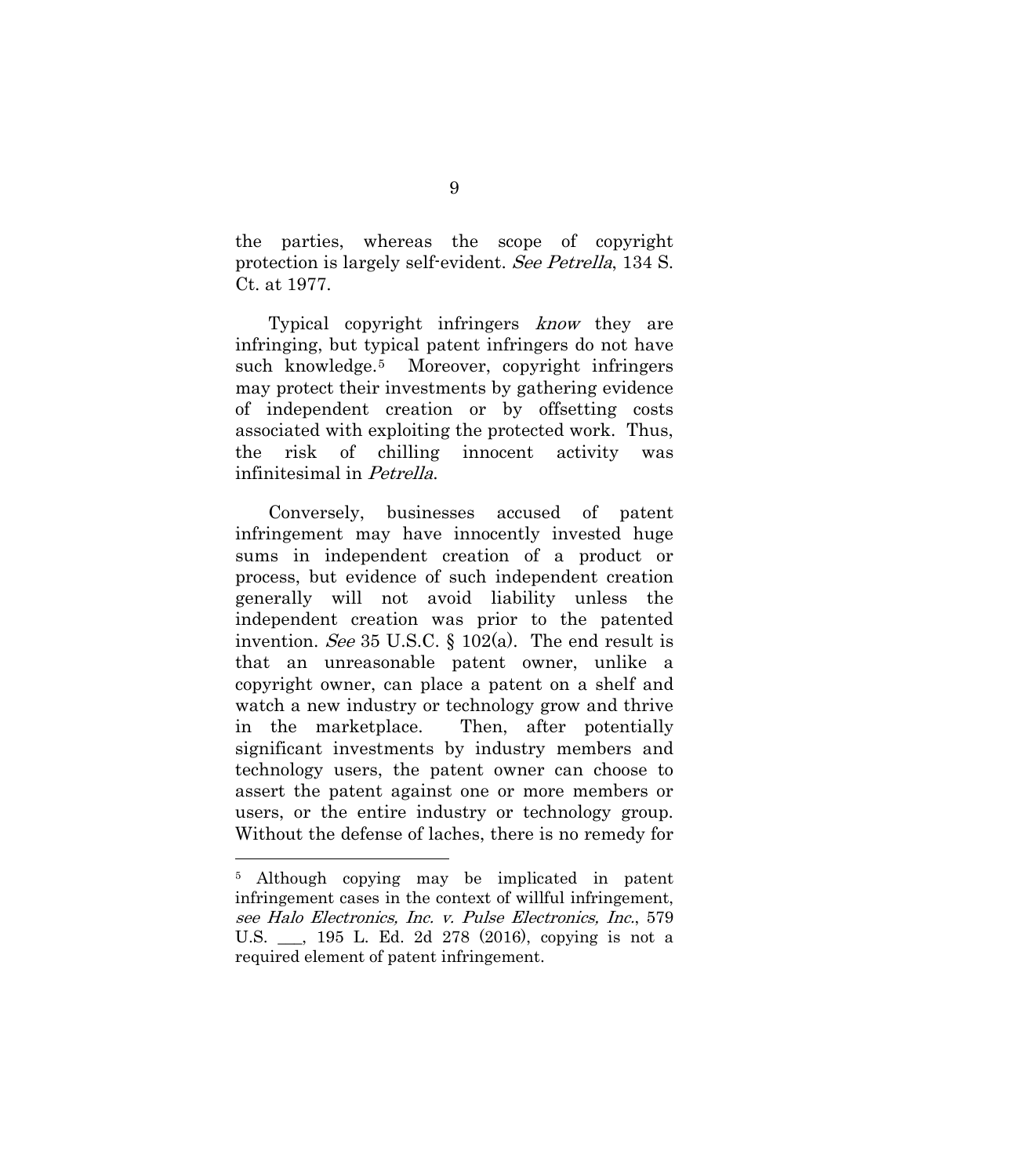the unreasonable and inexcusable delay in filing such patent cases, just a point when six years of past damages under § 286 may provide the highest reward to the patent owner. For example, a patent owner's unreasonable and inexcusable delay may deprive industry entrants of the opportunity to review the patent at an early stage and decide whether to develop other innovative technology to avoid the patent claim or obtain a license to practice the patented technology.

Thus, applying *Petrella* in this appeal would create substantial risks of chilling innocent activity because the equitable defense of laches in patent cases protects businesses that act under the belief their activity is innocent or believe patent rights will not be asserted unreasonably against them. See *infra* Section II(A)(3).

Patent infringement is a different kind of tort from copyright infringement. The logic this Court applied to an intentional, separately-accruing tort in Petrella does not apply to the continuing, strictliability tort of patent infringement.

## <span id="page-15-0"></span>B. The Patent Damages Limitation Statute Is Distinguishable from the Statute of Limitations in Copyright Law.

<span id="page-15-1"></span>Not only are patent infringement and copyright infringement qualitatively different torts, they are also governed by qualitatively different statutes: a damages limitation statute in patent law, and a statute of limitations – a complete time bar to a claim – in copyright law. The Court relied on the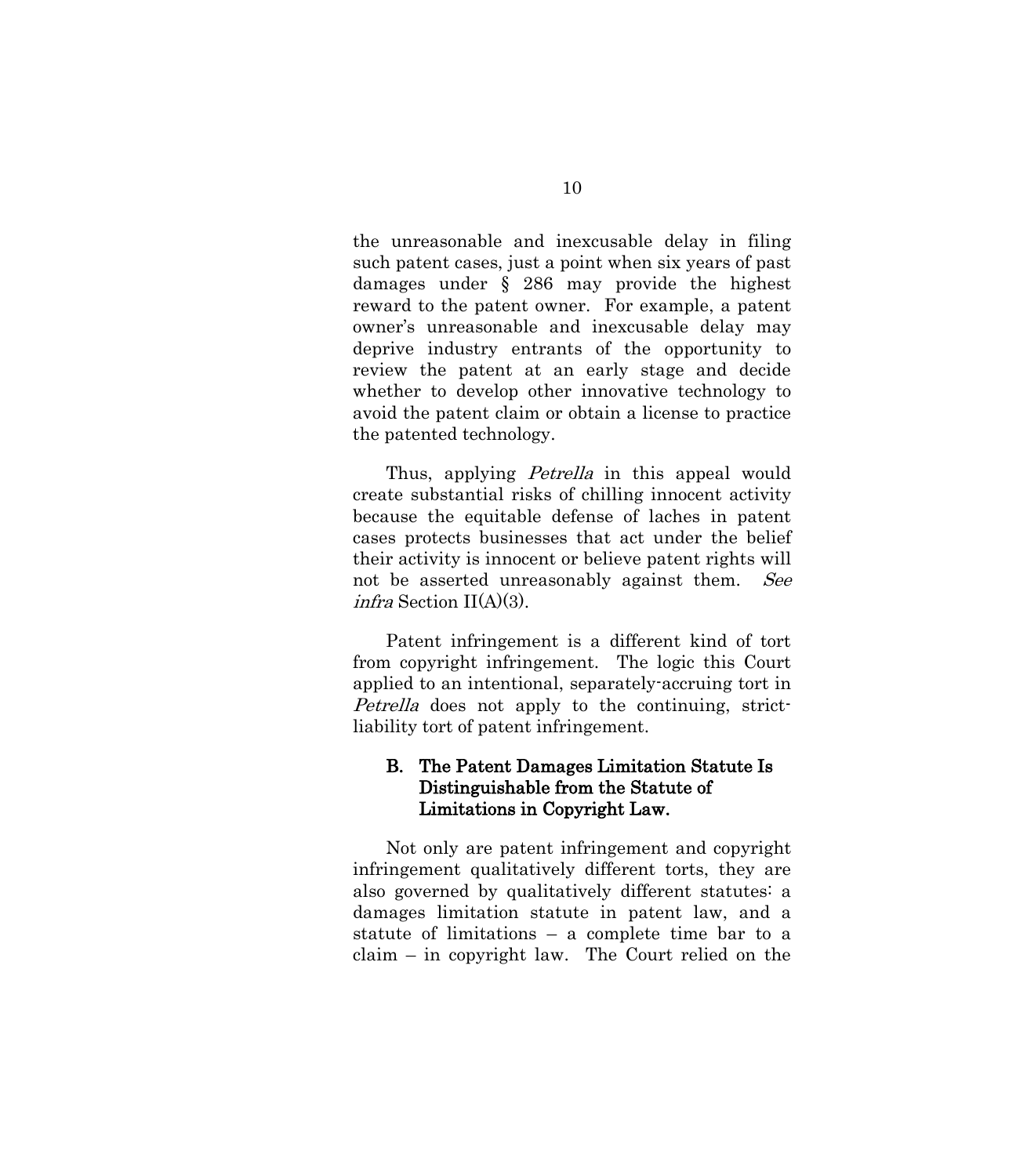specific copyright statutory scheme in deciding Petrella. The differences between the patent statute and the copyright statute is another reason Petrella is inapposite to this appeal: the former contains a damages limitation statute unconcerned with when the claim accrues; the latter contains a statute of limitations that reflects congressional judgment regarding timeliness of asserting claims once they arise.

# <span id="page-16-0"></span>1. Section 286 Is a Damages Limitation Statute Only; It Is Not a Statute of Limitations as in Petrella Because It Does Not Necessarily Preclude a Suit in Equity or Prospective Damages.

The patent damages limitation statute does not bar actions. See 35 U.S.C. § 286. It does not say "no suit shall be maintained." It only provides that "no recovery shall be had for any infringement committed more than six years prior to the filing of the complaint or counterclaim for infringement in the action." Id. Section 286 therefore stands in contrast to the copyright statute of limitations considered in Petrella, which bars entire claims. See 17 U.S.C. § 507(b) ("No civil action shall be maintained under the provisions of this title unless it is commenced within three years after the claim accrued.").

Section 286 highlights the continuing nature of patent infringement as a tort. See section I(A)(1), supra. It contemplates that infringement may have started more than six years prior to suit and continues through the date of suit. If section 286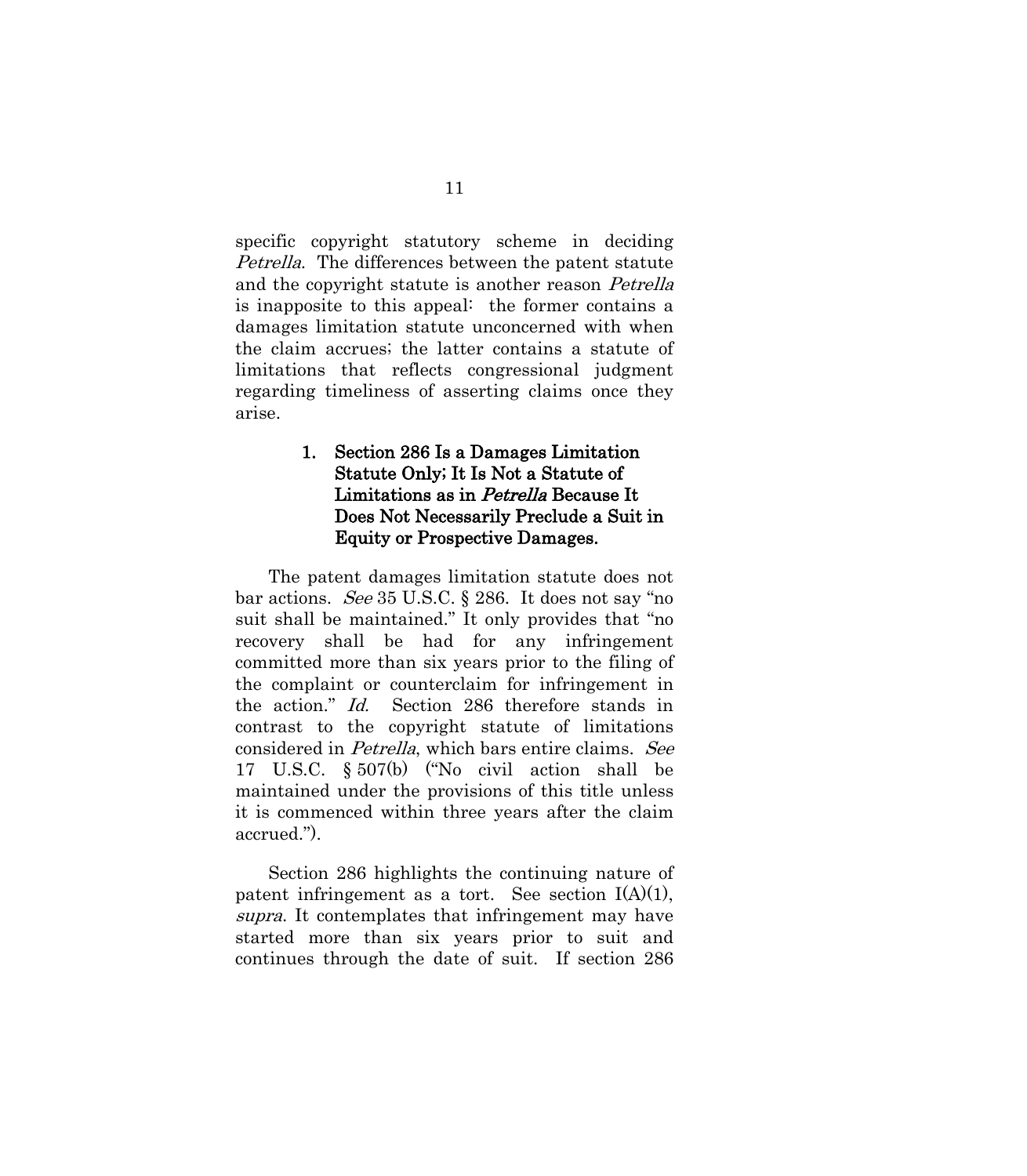were akin to the copyright statute of limitations, such a suit would be barred entirely. But the patent statute allows the action to go forward, limiting only the amount of claimant's potential recovery (damages) to six years prior to suit.

Nor does the section 286 limitation on damages bar suits in equity. For example, patent owners may be able to seek injunctive relief to prevent future conduct even though infringement began more than six years ago. A copyright holder cannot seek such protection after the three-year copyright statute of limitations period has expired because the entire claim is extinguished under 17 U.S.C. § 507(b).

In *Petrella*, this Court held that the three-year copyright limitations period reflected "Congress' judgment on the timeliness of suit" and "itself takes account of delay." 134 S. Ct. at 1967, 1973. The Court stated that laches as applied in Petrella allowed district courts to make judgments about the timeliness of copyright suits, but Congress had already made that judgment in the copyright context. Id. at 1975. But the 6-year damages limitation of the patent statute is not about timeliness of suits. It does not account for delay in filing a patent suit after a claim arises.

For example, in a case where a patent owner discovers infringement on the first day after the patent issues and takes no action for any range of days or years short of six years after patent expiration, section 286 is silent in both language and effect as to whether an action may be maintained.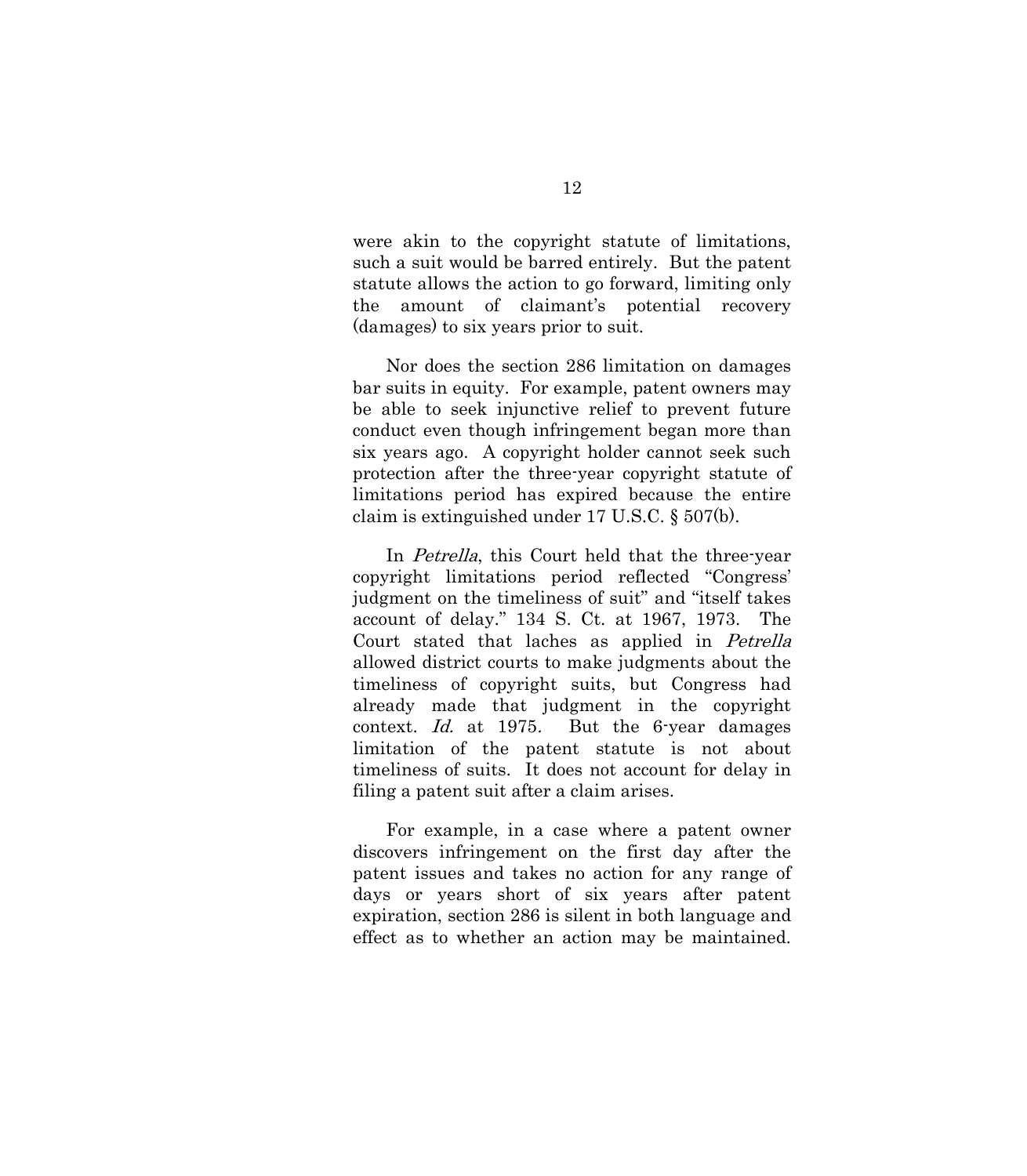Under section 286, the action could be maintained, even for an expired patent.

Unlike § 507(b), section 286 does not begin a countdown to a loss of the right to bring suit from the time when "the claim accrued." See 35 U.S.C.  $\S$ 286. It merely reflects Congress' judgment as to what past period of years is subject to any recovery in a suit that a patent owner can freely file whenever he/she so chooses. Thus, maintaining a laches defense in patent cases to address unreasonable, inexcusable delay in filing suit does not conflict with any congressional judgment regarding timeliness in patent suits.

In sum, the rationale underlying *Petrella* – that Congress' judgment should supersede the courts' – is not implicated in the present appeal because of the differences between the copyright statute of limitations and the patent statute's damages limitation.

# <span id="page-18-0"></span>C. Patent Laches Is Distinguishable from the Copyright Laches That the District Court Applied in Petrella.

Finally, the proper application of laches in patent law is different from the application of laches that was reversed by this Court for Ms. Petrella's claims. Patent laches avoids the concerns raised in Petrella, rendering that case inapposite for yet additional reasons.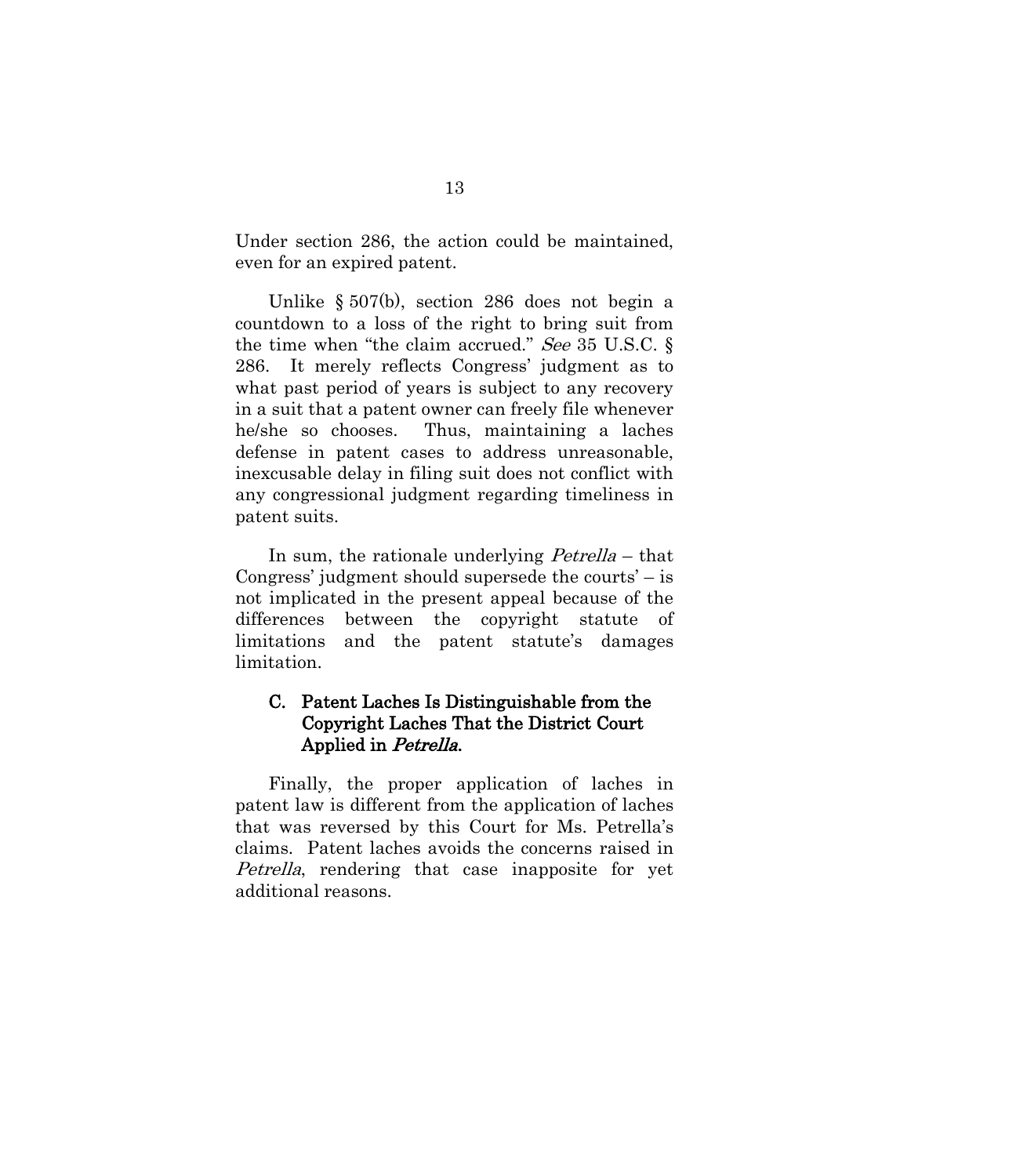## <span id="page-19-0"></span>1. The *Aukerman* Regime Only Bars Pre-Suit Damages, Avoiding the "Use It or Lose It" Concern Raised in Petrella.

In *Petrella*, the district court dismissed the entire case on grounds of laches. 134 S. Ct. at 1978. By contrast, Aukerman teaches that patent laches may bar only pre-suit damages, allowing for equitable relief, post-filing relief and prospective legal relief in appropriate cases. 960 F.2d at 1028 (contrasting laches with equitable estoppel).

In *Petrella*, the Court sought to avoid a rule that copyright owners should "sue soon, or forever hold your peace." 134 S. Ct. at 1976. The Aukerman laches regime does not create such a rule. It does not require the patentee to hold his peace, except with respect to pre-suit damages, and only if laches is established. Aukerman, 960 F.2d at 1028. The Court's concern in Petrella that laches places too high a burden on rights-holders is therefore unfounded in patent cases.

> <span id="page-19-1"></span>2. The *Aukerman* Regime Preserves the Act/Omission Distinction of Petrella Which Distinguishes Between Laches (Which Bars Pre-Suit Damages) and Estoppel (Which Bars Whole Claims).

Another guiding principle of Petrella is that deleterious omissions of the rights-holder should not be punished as severely as harmful actions. 134 S. Ct. at 1977. The Court distinguished laches as a defense based on the failure of the rights-holder to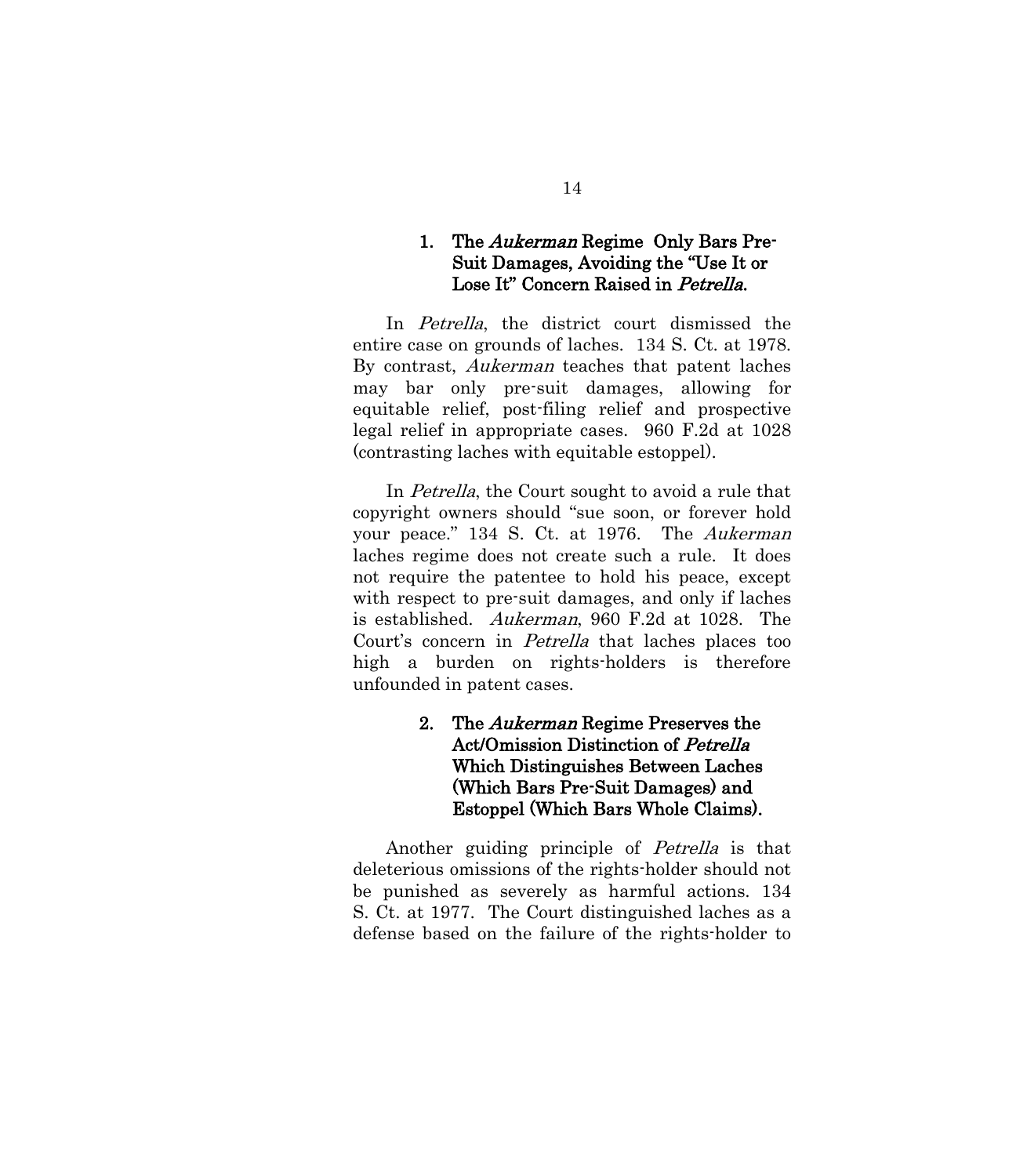act, from equitable estoppel that is premised on the intentionally misleading acts of the rights-holder.

This distinction has long been a feature of patent law under *Aukerman*. Under the *Aukerman* regime, typically laches bars only pre-suit damages. 960 F.2d at 1028[.6](#page-22-1) Although Aukerman has been interpreted to contain a per se bar on equitable relief, the Federal Circuit repudiated a *per se* rule in its *SCA* Hygiene en banc decision, which modifies Aukerman on this point. This shift appropriately parallels the shift from a *de facto* rule favoring injunctions in patent infringement cases to the current four-factor test of this Court's eBay decision.

Conversely, when a defendant establishes equitable estoppel, "the patentee's claim may be entirely barred." Aukerman, 960 F.2d at 1028. Thus, the Court may preserve the act-omission distinction raised in Petrella without disturbing the Aukerman regime.

In sum, Petrella should not control the instant case because it interprets law that is fundamentally different from the patent law implicated here. Patent infringement is a different kind of tort from copyright infringement; the torts are governed by

<sup>6</sup> Laches could result in a de facto total bar to a patent infringement claim in cases where a patent owner has unreasonably and inexcusably delayed filing suit until after the patent term has expired. In those cases laches would be a potential bar to pre-suit damages, and no injunction or post-suit damages would be available because the patent had already expired.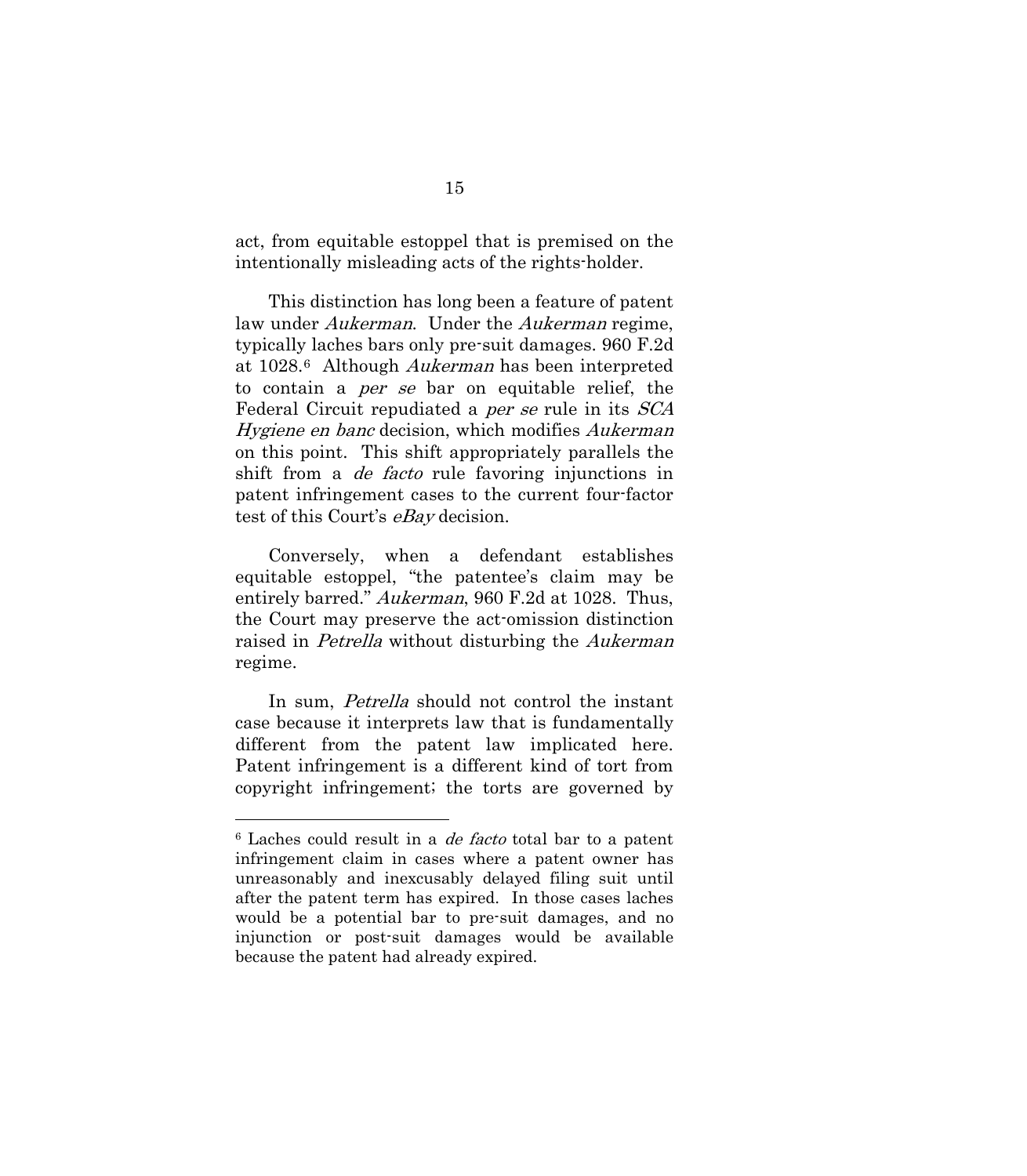different statutory schemes; and the Aukerman regime does not implicate the same concerns as the copyright rule of law from the Ninth Circuit that the Court rejected in Petrella.

# <span id="page-21-0"></span>II. LACHES AS APPLIED IN PATENT CASES UNDER THE AUKERMAN REGIME APPROPRIATELY BALANCES THE INTERESTS OF ALL STAKEHOLDERS IN THE PATENT SYSTEM

Maintaining the defense of laches in patent law does not conflict with Petrella or usurp congressional judgment. Accordingly, the Court is free to derive the appropriate application of laches in patent law. But the Court need not create a standard ex nihilo. Rather, the Court should endorse the equitable defense of laches under its own precedent and as applied in patent cases under the Aukerman regime. See Lane & Bodley, 150 U.S. 193; accord Menendez v. Holt, 128 U.S. 514 (1888) (treating trademark infringement as a continuing tort).

The *Aukerman* regime appropriately balances the interests of reasonable patent owners, accused infringers, and the public. Endorsing the Aukerman regime would provide certainty to reasonable patent owners with respect to how they can protect their patent rights. It also would provide needed repose to accused infringers in the face of unreasonable and inexcusable delay. Maintaining laches as a defense to patent infringement, even given the six-year damages limitation of § 286, also would protect the public interest by promoting technological and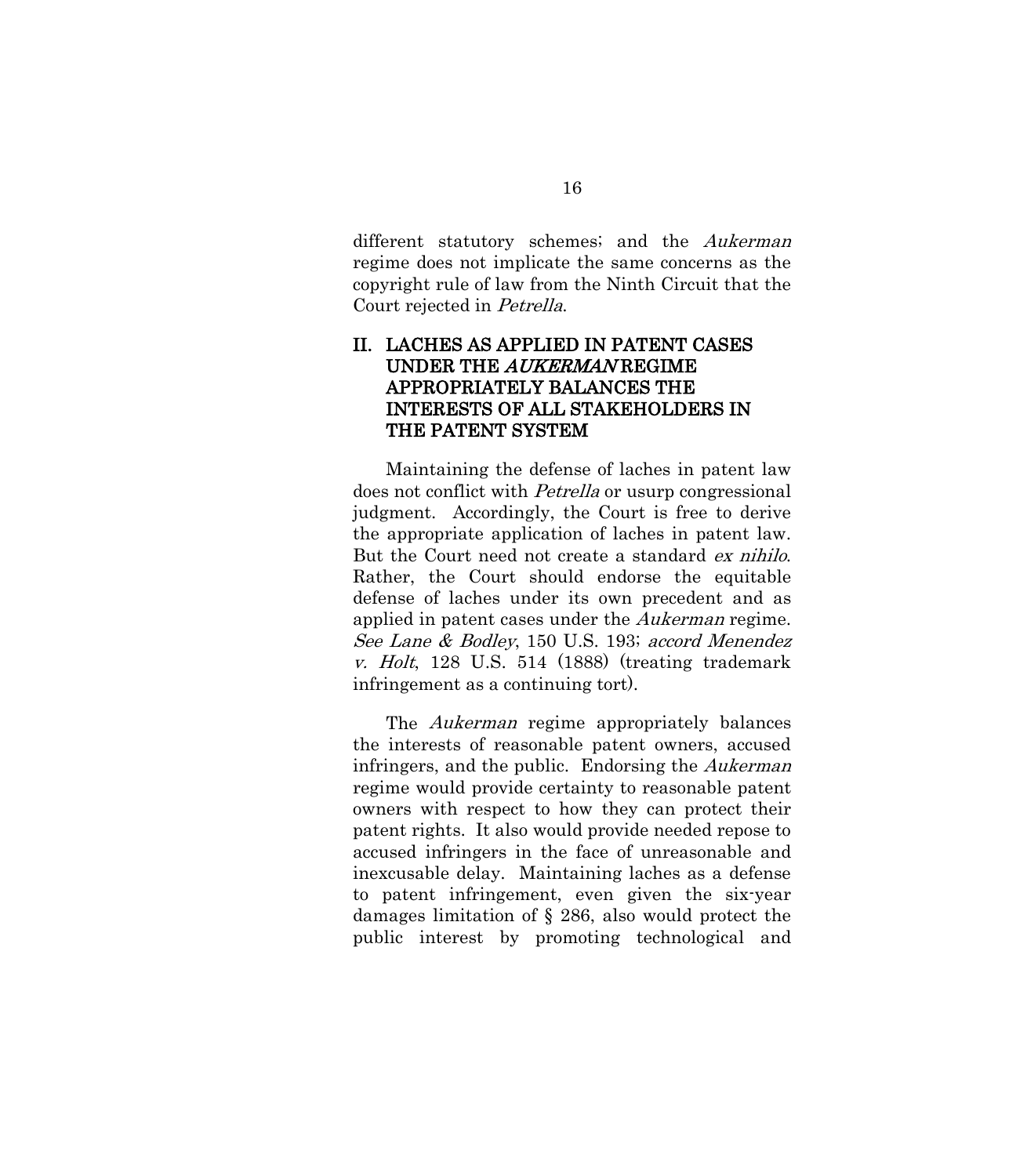scientific development in U.S. industries that might otherwise be chilled.

#### <span id="page-22-0"></span>A. Accused Infringers Need Repose.

The Court should maintain laches as an equitable defense in patent cases because manufacturers, distributors, sellers, importers and end users of new technologies need the repose laches provides in the face of unreasonable and inexcusable delay. The class of accused infringers is very broad, comprising almost every economic actor in the stream of commerce. Many of these accused infringers receive and must respond to dozens of socalled "demand letters" alleging patent infringement each year. Having investigated and responded to allegations of infringement, entities accused of infringement should be entitled to a timely response from the patent owner or, failing such a response, to the repose the equitable defense of laches provides in patent cases.[7](#page-25-1)

<span id="page-22-1"></span><sup>&</sup>lt;sup>7</sup> The problem of unreasonable patent owners making unfounded accusations of infringement and not following with infringement suits is widespread and well known. It was notorious even as far back as the late 1890s. See IPLAC (under previous name the "Patent Law Association of Chicago")'s Journal of Proceedings 1884- 1900, at "Paper Read by Mr. Charles E. Pickard, November 11, 1899, on Threatening Circulars in Patent Cases," pages 311-319, available at https:// babel.hathitrust.org/cgi/pt?id=mdp.35112104983228;view  $=1$ up;seq=7.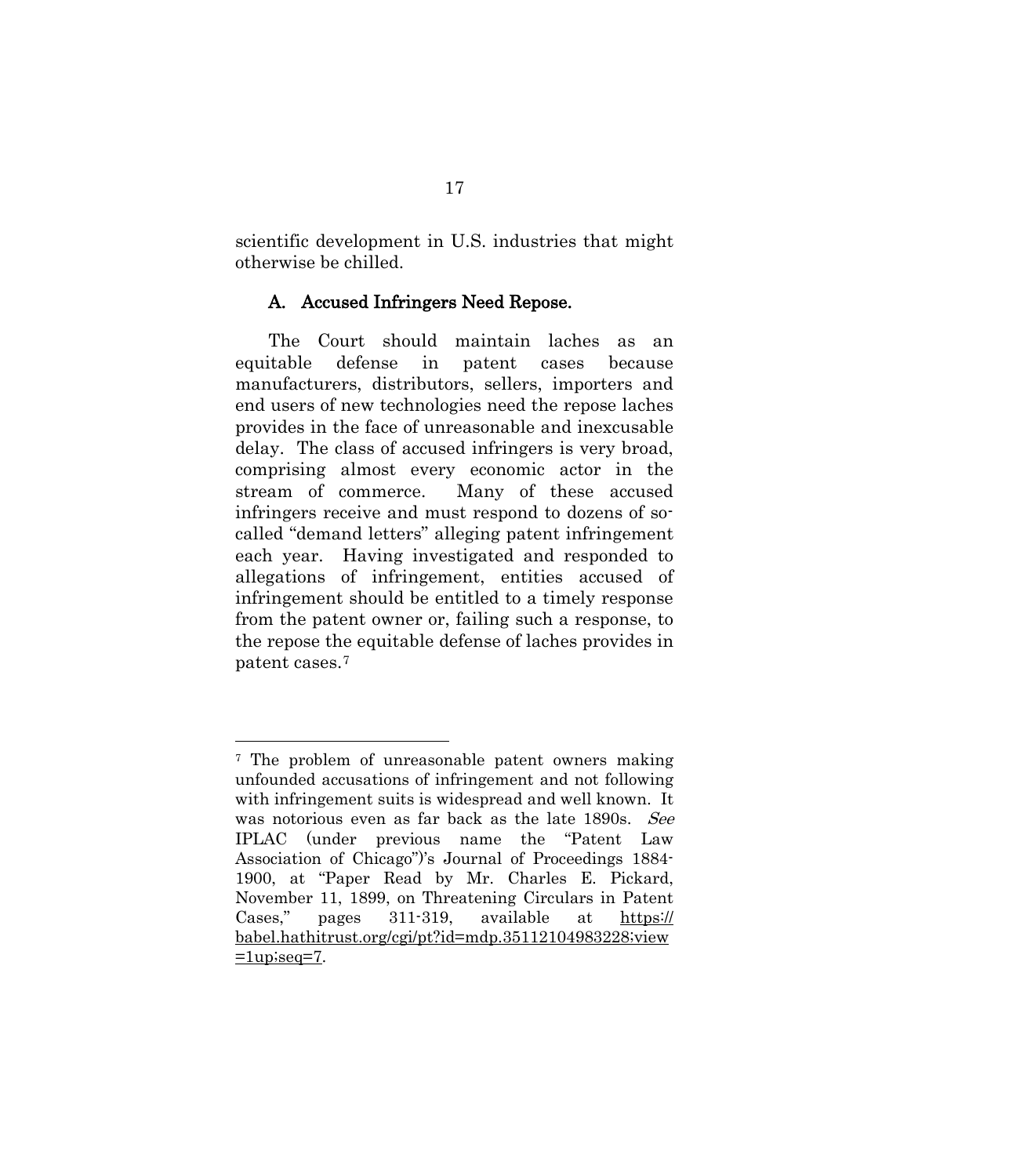# <span id="page-23-0"></span>1. Any Entity That Makes, Uses, Offers To Sell, Sells or Imports a Product or Service, Including Those That Might Also Own Patents, Can Be Accused of Patent Infringement.

The class of accused infringers is much broader in patent law than in copyright law. Where copyright law generally proscribes only the activity of those who "copy" protected works, patent law's proscription against using, offering to sell, selling, and importing, in addition to making infringing products, brings a broad class of importers, distributors, end-users and customers, as well as manufacturers, within the scope of the patent statute. Moreover, because patents confer the right to exclude, not the right to practice the invention, even owners of patents covering the products being made or imported and/or methods being used can be accused of infringing other parties' patents.

Abrogating patent laches would affect the business practices of almost every entity that makes, uses, sells, offers to sell, imports, or (in some cases) exports a product or service, including those who own their own patents. Maintaining patent laches, conversely, protects the entire stream of commerce from unreasonable economic behavior. Accordingly, the Court should endorse the equitable defense of laches under the Aukerman regime.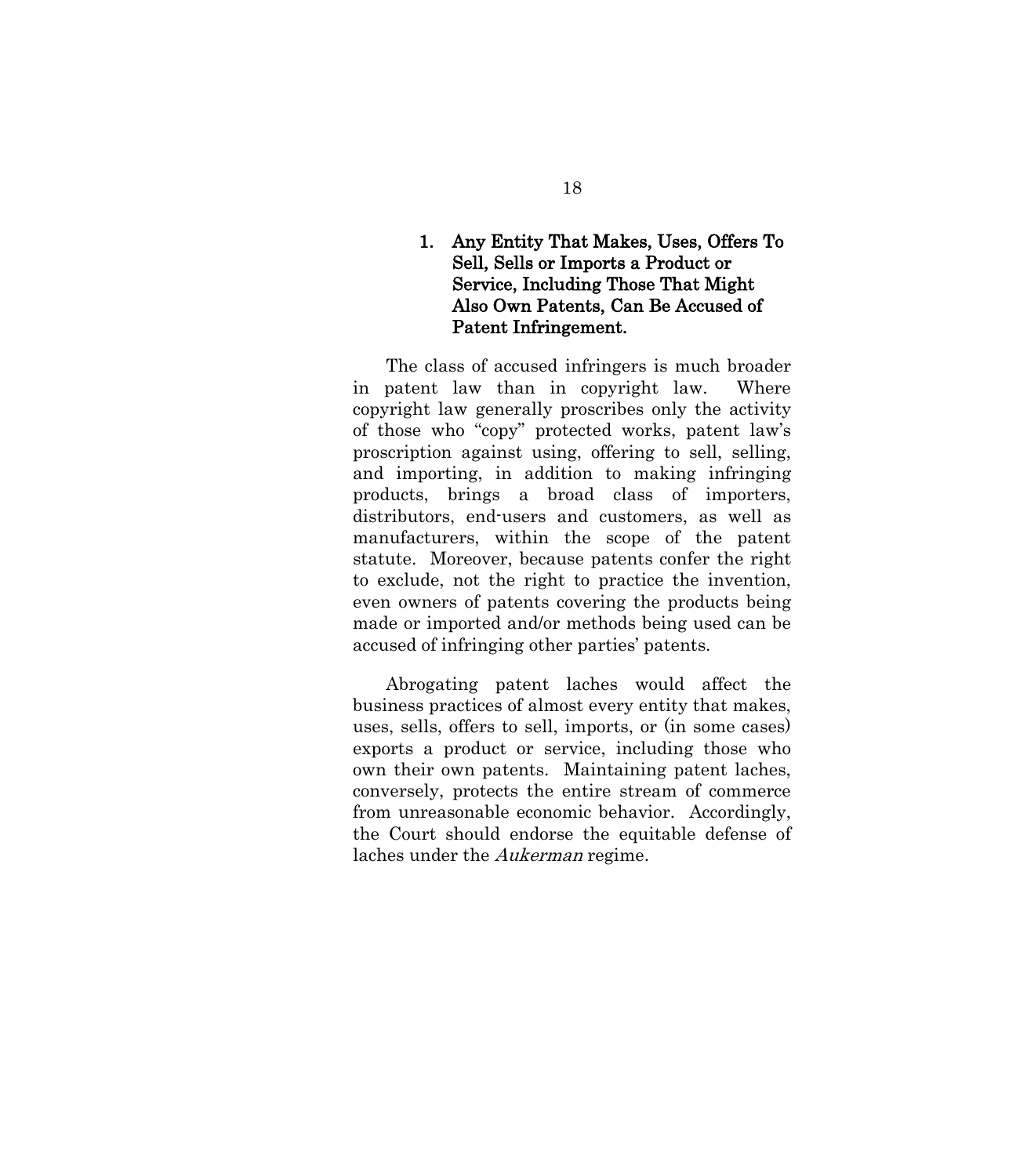# <span id="page-24-0"></span>2. Accused Infringers May Receive Dozens of Cease and Desist Letters Every Year; After Going Through the Time and Expense of Investigating the Claims and Underlying Patents, Accused Infringers Deserve Repose After Unreasonable Delay To Be Able To Invest in Their Businesses.

Accused infringers may receive dozens of letters threatening patent infringement every year. Investigating allegations in the letters can take up valuable time and resources that many accused infringers cannot afford. For example, a recent survey of small companies found "[t]he overwhelming majority of companies said that resolving the demand required founder time (73%) and distracted from the core business (89%); most experienced a financial impact as well (63%)." Colleen Chien, Startups and Patent Trolls, 17 STAN. TECH. L. REV. 461, 472 (2014). Once an accused infringer has invested those resources and responded to a demand letter, the accused infringer should be entitled to a reasonably timely response from the patent owner. And after a reasonable period of silence, that entity should be entitled to the repose that laches offers.

Businesses need the potential repose laches provides in order to invest in their businesses. For example, Company  $X^8$  $X^8$  openly used encryption

<sup>8</sup> IPLAC represents that this example is derived from a real-world example.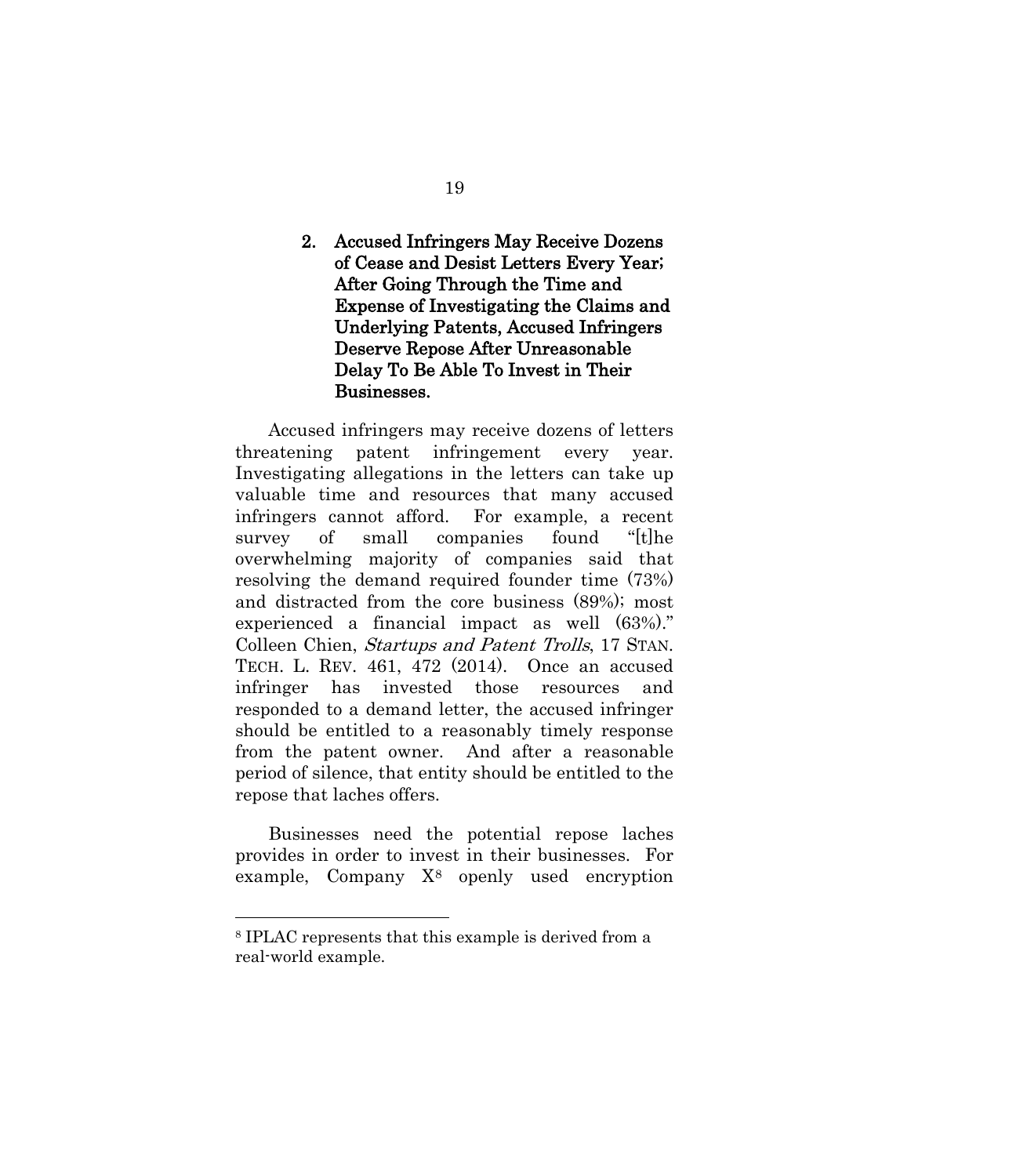software to protect information on its website. X wrote on its website that it was using the encryption technology. Seven years later, Company Y sued Company X for patent infringement by its use of the encryption technology. Company Y's accusation was the first notice Company X received of the patent although the patent had already expired. Company X relied on laches as a defense to pre-suit damages, including with respect to the preceding six years. Company X made investments in its business and relied on the notoriety of those investments to alert potential patent-holders. Abrogating laches would expose Company X to liability although it acted innocently and responsibly, and it would reward the unreasonable patent holder who knew or should have known of the infringement from a diligent review of potentially infringing products or services but kept silent as to its rights during a substantial portion or even all of the patent term.

# <span id="page-25-0"></span>3. The Chilling Effect of Doing Away with Laches Would Harm the Public Interest Because It Would Discourage Investment in New Technologies.

<span id="page-25-1"></span>In addition to the interests of patentees and accused infringers, the public interest is also best served by maintaining the *Aukerman* laches regime. The public benefits from the wide availability of new technologies. Bringing these technologies to market requires investment. The risk of incurring liability discourages such investment. Even under the current system, many small companies do not do business in the United States because of the threat of patent litigation. Chien, supra at 477. Abrogating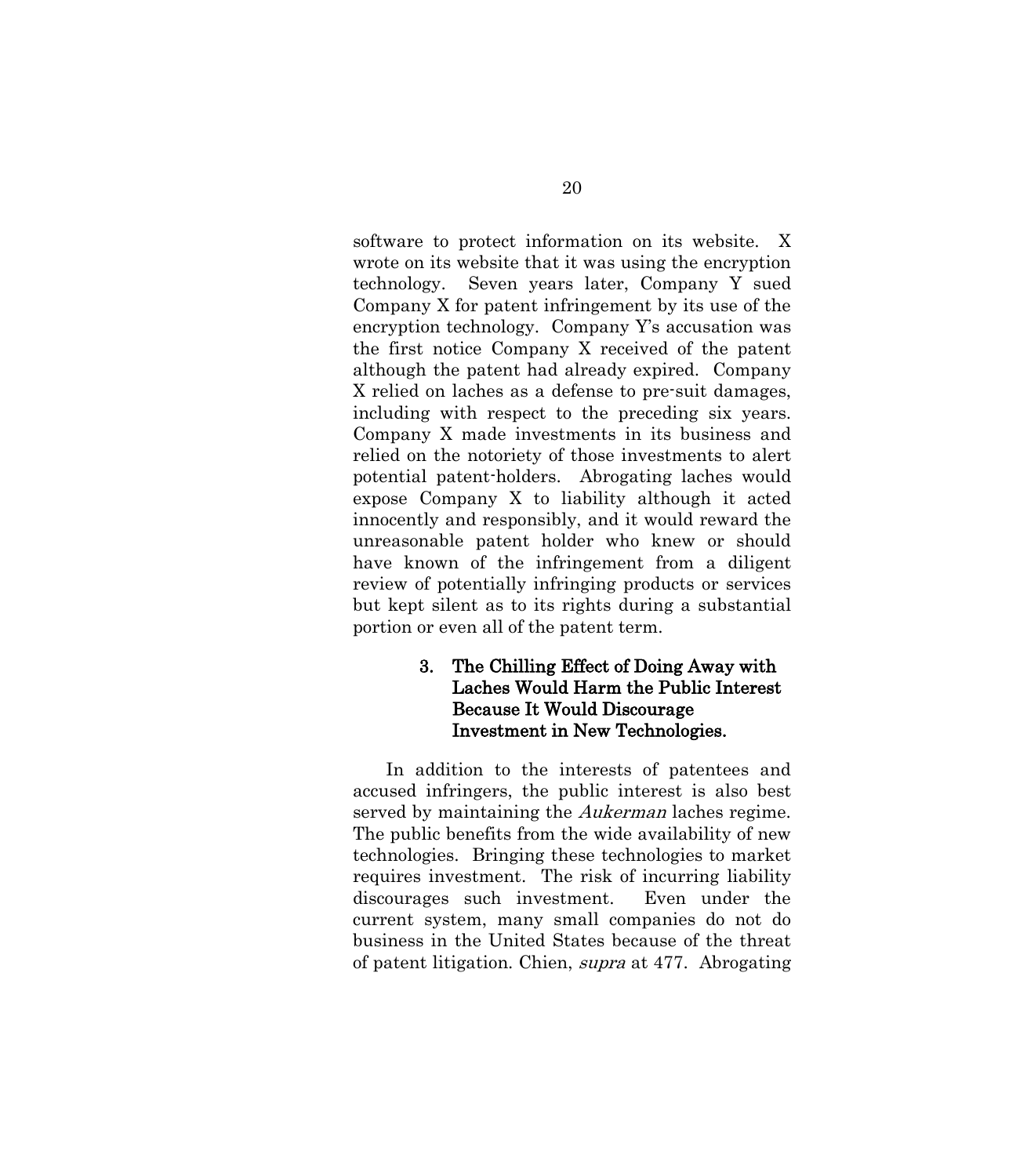the equitable defense of laches would discourage investment in new technologies and consequently deprive the public of innovative products and services.

Another real-world example involves a Retailer A.[9](#page-29-0) Although no infringement suit has ever been threatened or filed against it, many of its competitors who use certain website technology have been in patent lawsuits over the technology for several years, with many suits filed many months or even years after competitors began using the technology. Retailer A would like to invest in the latest website technology, but it was so concerned with a potential patent infringement suit, including a suit filed months or even years later, that it uses less robust technology. As a result, website costs are higher for Retailer A and its customers. In short, the public has been harmed.

By maintaining the equitable defense of laches and providing certainty as to how the defense should operate in patent cases, the Court has the opportunity to protect the interests of both patent owners and businesses that would like to invest in new technologies, which will benefit the public.

<sup>9</sup> The names and types of companies and products/ services have been changed in this example.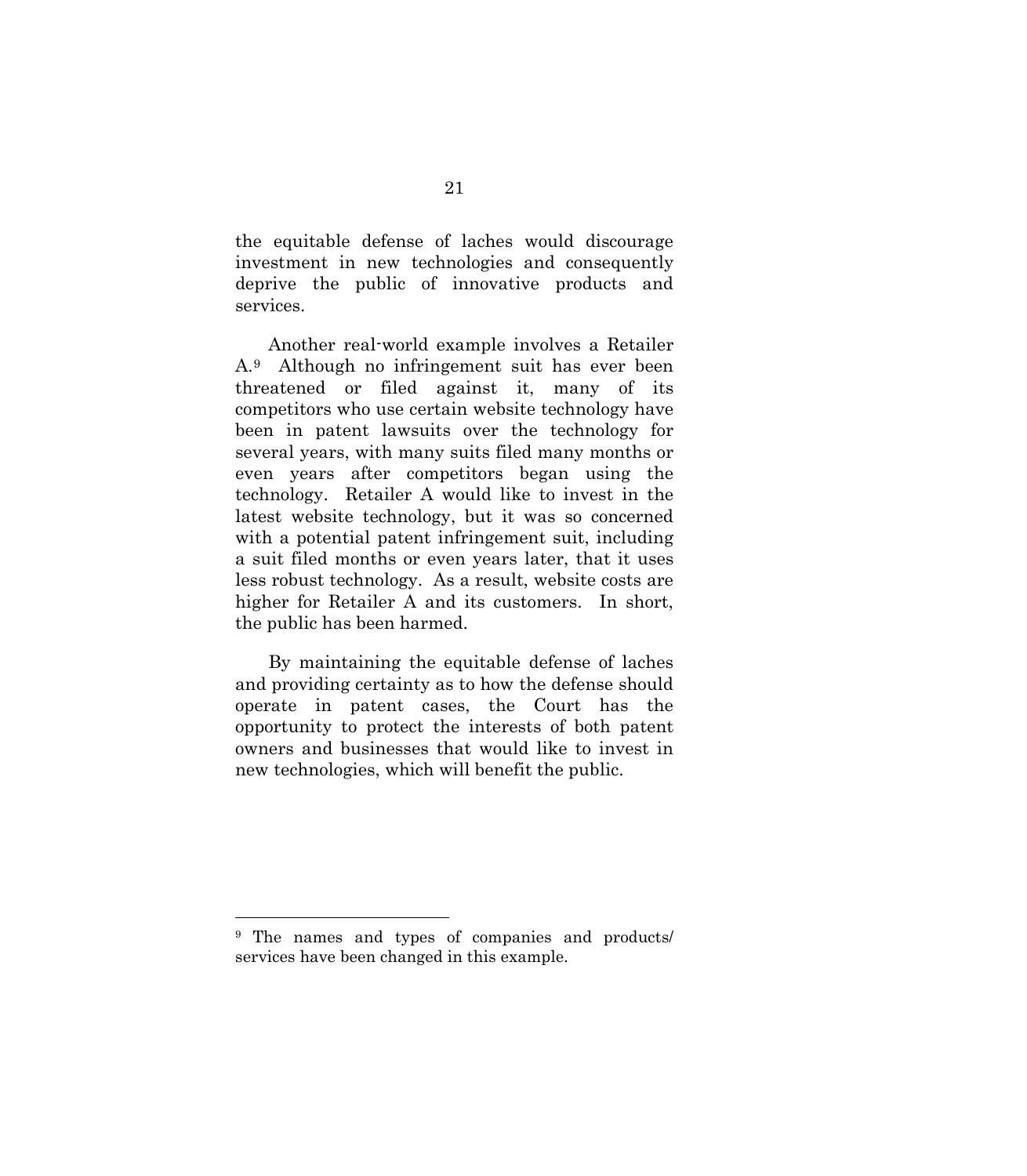# <span id="page-27-0"></span>B. Patent Owners' and Potential Purchasers' Need for Certainty Does Not Require Abrogating the Laches Defense.

Maintaining the equitable defense of laches in patent law would not harm the interests of reasonable patent owners and potential purchasers of patents. Reasonable patentees have not suffered from the availability of the equitable defense of laches, but rather would suffer uncertainty from a new decision as to how laches will be applied. By endorsing the Aukerman regime, the Court can provide the certainty that reasonable patentees need in order to protect their investments. As the Court itself has stated, "[o]verruling precedent is never a small matter. *Stare decisis* . . . is 'a foundation stone of the rule of law.'" Kimble v. Marvel Entertainment, LLC, 576 U.S. \_\_\_, 135 S. Ct. 2401,  $-$  (2015).

The Court should encourage early and robust communication between all patentees and accused infringers. Therefore, Amicus IPLAC respectfully submits that the *Aukerman* regime provides guidance to patentees and potential purchasers of patents need to reduce transaction costs in the enforcement of patent rights and best serve the constitutional mandate to promote progress in the technical arts.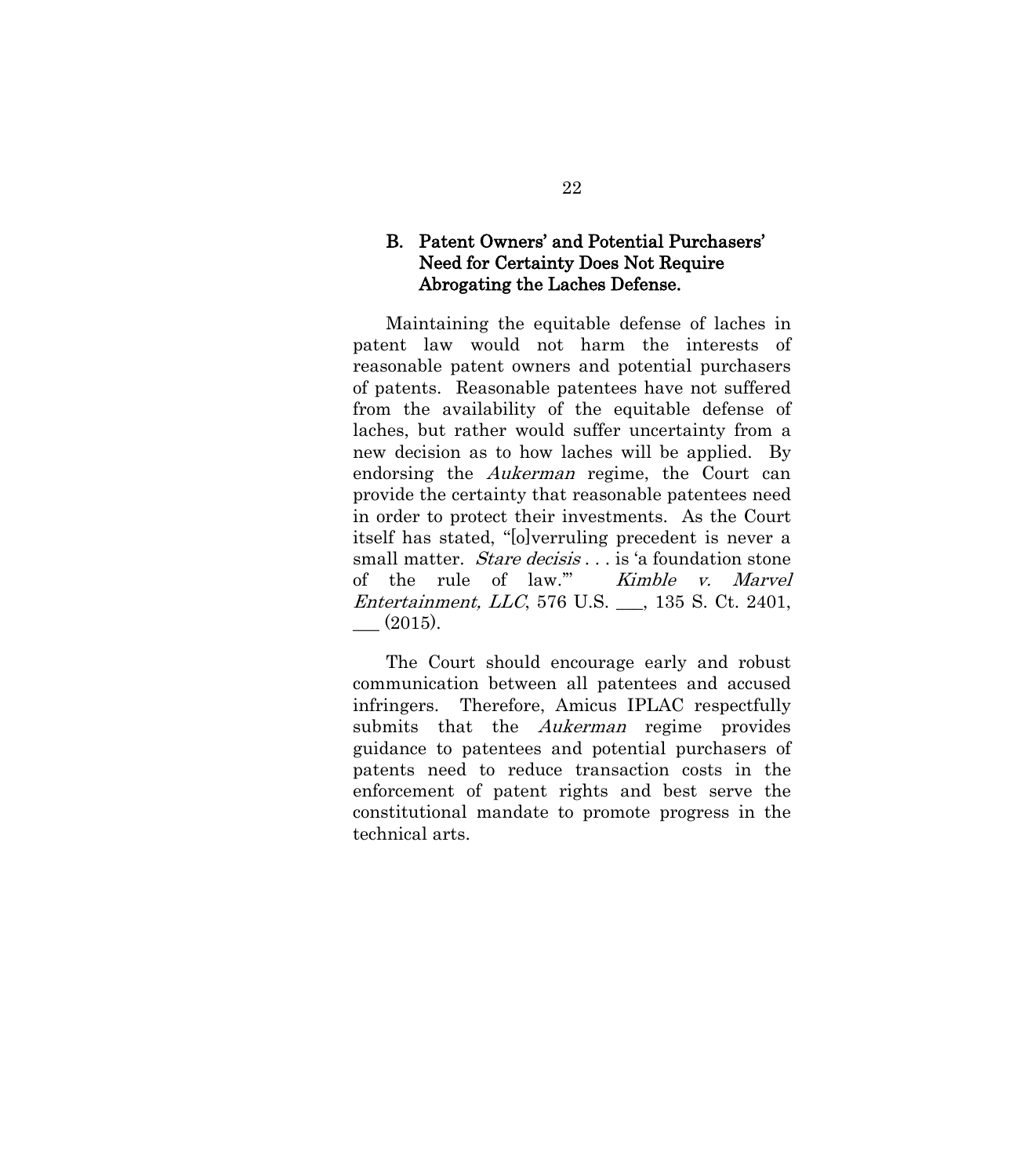## <span id="page-28-0"></span>1. The Court Can Prevent Forum Shopping by Giving Clear Guidance That Applies Nationally.

The national jurisdiction of this Court reduces the risk of forum-shopping that the Court sought to eliminate in Petrella. See Petrella, 134 S. Ct. at 1969. In *Petrella*, the Court recognized that one of the policies underpinning the copyright statute of limitations is to set a uniform national standard for the timeliness of infringement claims. Id. By giving clear guidance in this case, the Court can accomplish the same goal. Furthermore, because the Federal Circuit Court of Appeals also has exclusive appellate jurisdiction over patent cases, there is no risk that patent laches will be interpreted differently by different courts of appeals. The structure of the court system ensures the national uniformity this Court sought to ensure in Petrella. Accordingly, the Court can recommit laches to the sound discretion of the district courts under the guidance of the Federal Circuit without fear that divergent laches regimes will arise in different circuits as the law continues to develop.

# <span id="page-28-1"></span>2. Patent Owners and Purchasers Can Obtain Certainty from a Clear Understanding of How Laches Operates.

<span id="page-28-2"></span>A clear statement by the Supreme Court that laches remains a valid equitable defense in patent cases and endorsing the Aukerman regime will provide patentees and potential purchasers of patents with the certainty they need to protect investments in intellectual property. Patent laches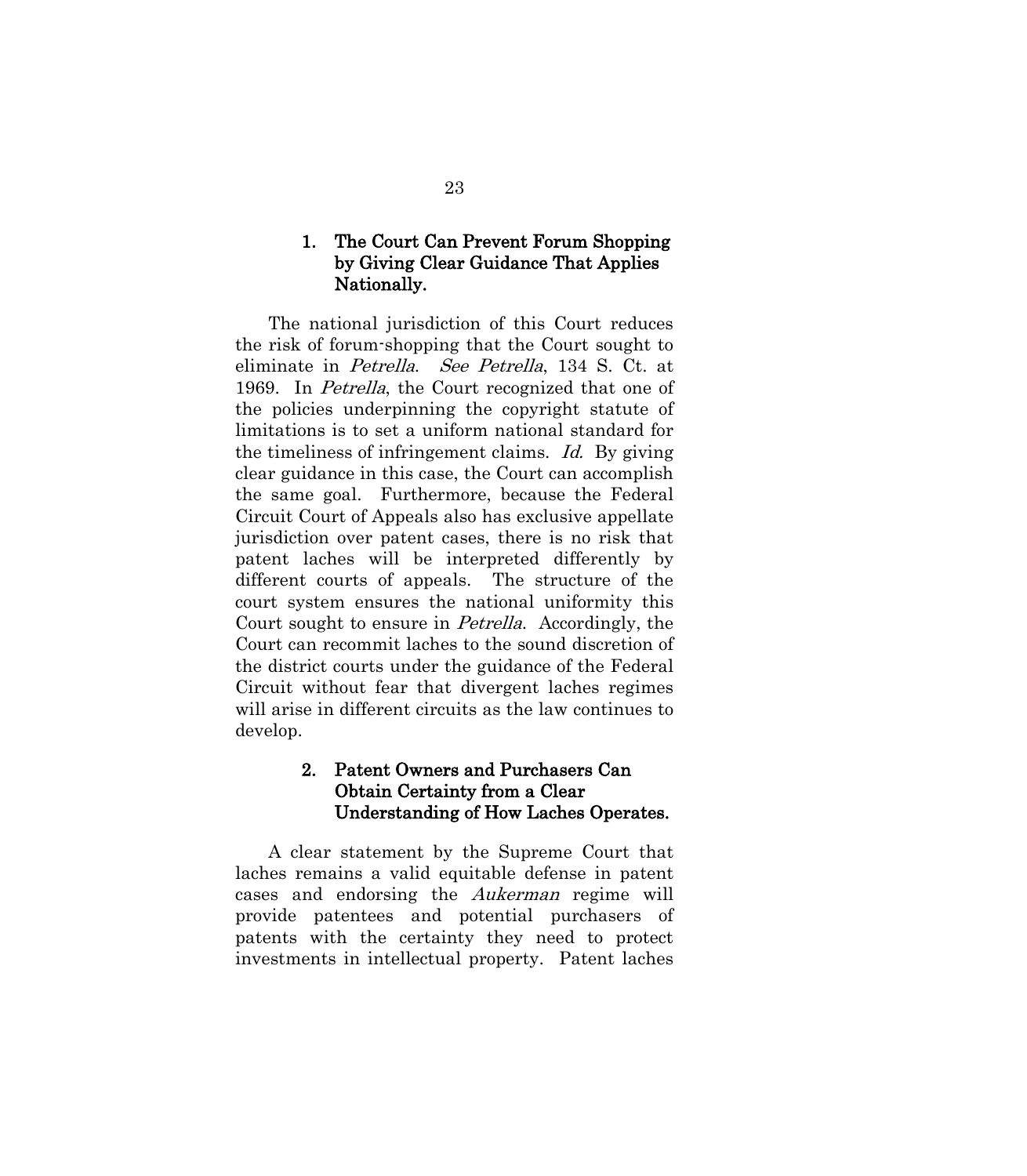does not unduly burden patent owners because they can simply and inexpensively avoid application of a laches defense by diligently giving notice to accused infringers and filing suit as necessary.

Patentees best protect themselves against laches by exercising diligence and communicating early and often with accused infringers. A demand letter should be the beginning of a conversation between the patentee and the alleged infringer, not a salvo that causes unnecessary expense and ignores legitimate responses. If circumstances arise such that the patentee wants to delay suit, the patentee need only say as much with reasonable frequency and provide its reasons for the delay. Such communications shift the onus to the accused infringers to develop a product or service that avoids the asserted patent, accept the risk of being sued, or bring a declaratory judgment action within a reasonable time.

<span id="page-29-0"></span>Similarly, purchasers of patents can continue to protect themselves by investigating any communications between the original patent owner and alleged infringers. Laches, once it arises, cannot be avoided by assignment of the patent. *Eastman* Kodak Co. v. Goodyear Tire & Rubber Co., 114 F.3d 1547, 1559 (Fed. Cir. 1997) (citing 5 Donald S. Chisum, Patents  $\S$  19.05(2)(a)(ii)(1995)). Accordingly, purchasers of patents will be more likely to exercise diligence in determining whether a laches defense might apply to patents they are interested in purchasing. It is not uncommon practice today for a diligent purchaser of patents to investigate the history of the patents in advance of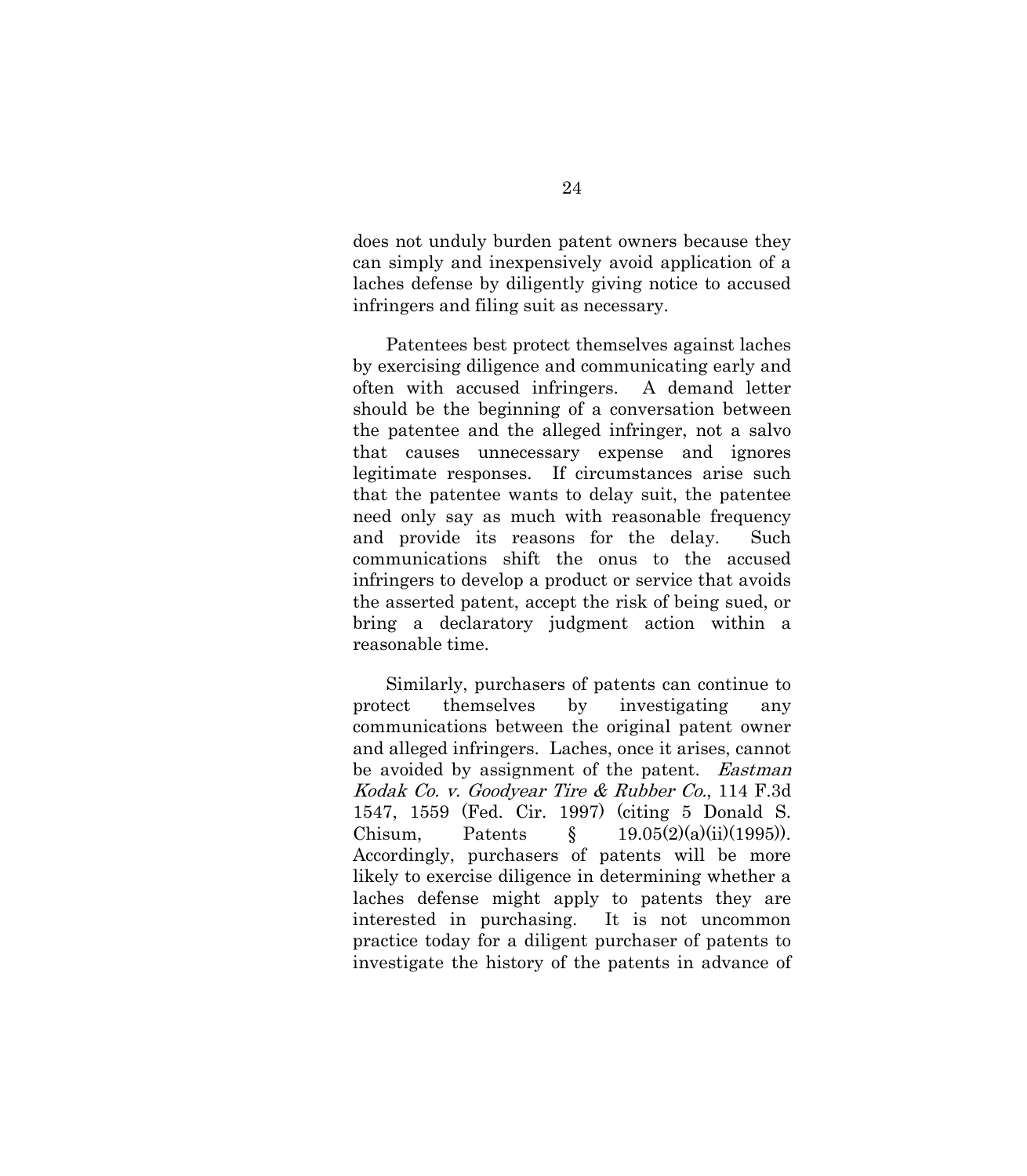the purchase, so this should not add any new burden. By clearly delineating the laches defense in patent cases, this Court will also encourage patent owners to maintain records of correspondence, which will help avoid laches in the first instance.

This policy of encouraging communication serves the constitutional mandate to promote progress in the technical arts. Robust patent rights help spur innovation, in part, by encouraging businesses to design around patented inventions. But often businesses lack notice of the patents they may be infringing. This failure of information defeats the policy underlying the patent statute because the potential infringer is more likely to invent something similar to a patented invention than if he sets out to invent around a pre-existing invention.

Conversely, abrogating laches would encourage some unreasonable patentees to wait until competitors are locked into potentially infringing technologies for many years in order to extract the most lucrative damages awards or license agreements. Accordingly, the Court should encourage all patentees to engage potential infringers as early as possible in a dialogue about the scope of patent rights. Endorsing the Aukerman regime will serve that goal.

#### <span id="page-30-0"></span>III. CONCLUSION

Laches is a beneficial component of patent jurisprudence, and it should not be eliminated. The laches jurisprudence of Aukerman, as modified by the en banc decision of the Federal Circuit in this